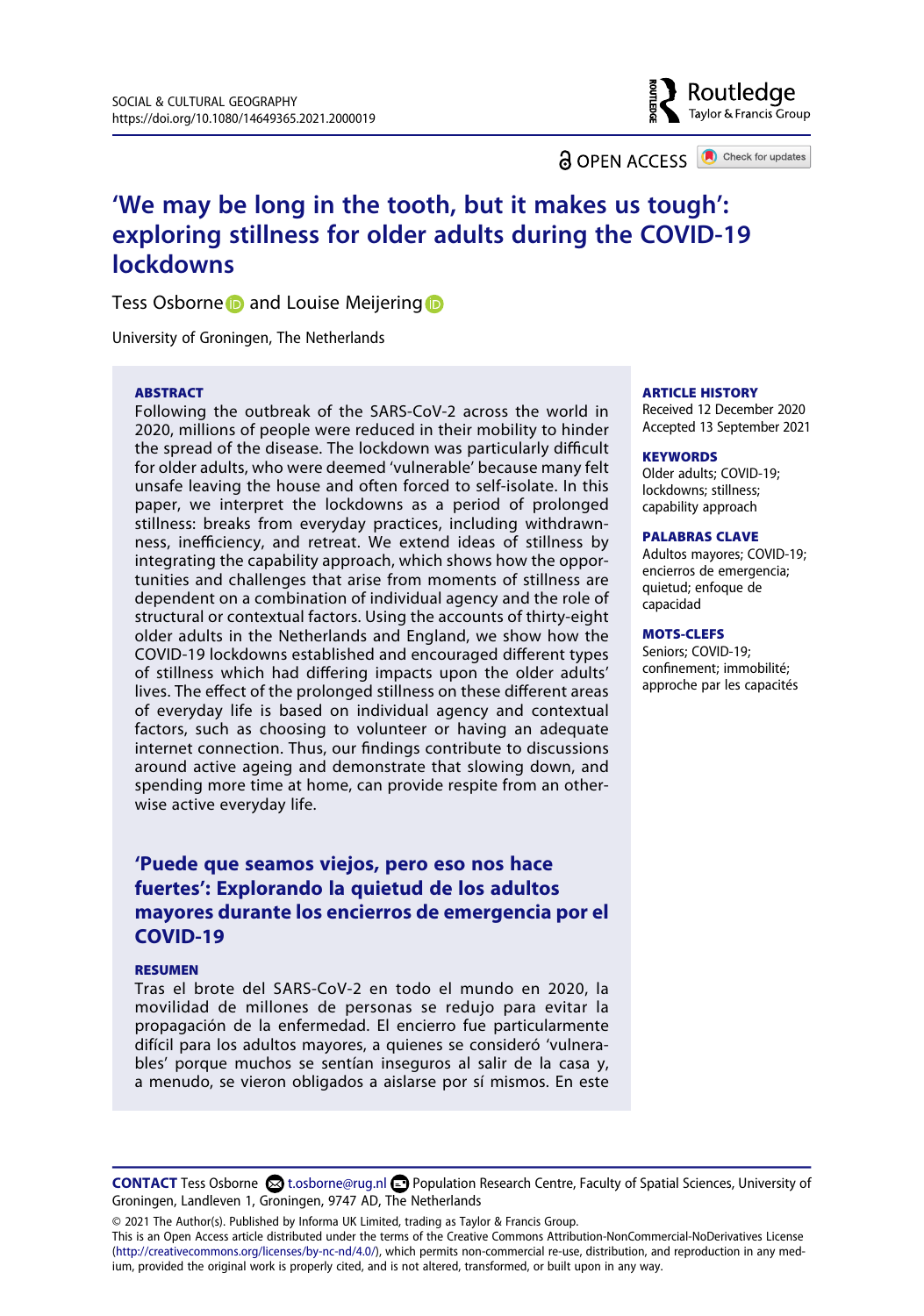#### 2  $\left(\frac{1}{2}\right)$  T. OSBORNE AND L. MEIJERING

artículo, interpretamos los encierros de emergencia como un período de quietud prolongada: rupturas con las prácticas cotidianas, que incluyen retraimiento, ineficacia y retirada. Extendemos las ideas de quietud integrando el enfoque de la capacidad, que muestra cómo las oportunidades y los desafíos que surgen de los momentos de quietud dependen de una combinación de agencia individual y el papel de factores estructurales o contextuales. Utilizando los relatos de treinta y ocho adultos mayores en los Países Bajos e Inglaterra, mostramos cómo los encierros de emergencia por el COVID-19 establecieron y alentaron diferentes tipos de quietud que tuvieron diferentes impactos en la vida de los adultos mayores. El efecto de la quietud prolongada en estas diferentes áreas de la vida cotidiana se basa en la agencia individual y factores contextuales, como elegir ser voluntario o tener una conexión a Internet adecuada. Por lo tanto, nuestros hallazgos contribuyen a las discusiones sobre el envejecimiento activo y demuestran que disminuir la velocidad y pasar más tiempo en casa puede brindar un respiro de una vida cotidiana que de otro modo sería activa.

# **« On n'est plus de la première jeunesse, mais on est coriaces »: une exploration de l'immobilité pour les seniors pendant les con!nements de la pandémie de COVID-19.**

#### RÉSUMÉ

À la suite de la flambée de la pandémie de SARS-CoV-2 dans le monde en 2020, des millions de personnes ont vu une réduction leur mobilité visant à limiter la propagation du virus. Le confinement s'est avéré particulièrement difficile pour les seniors, qui étaient considérés comme une « catégorie vulnérable », parce que beaucoup d'entre eux ne se sentaient pas en sécurité en dehors de chez eux et étaient souvent forcés de s'auto-isoler. Dans cet article, nous interprétons les confinements comme une période d'immobilité prolongée: des interruptions du quotidien et de ses pratiques, contenant l'introversion, l'inefficacité et le repli. Nous enrichissons le concept d'immobilité en y intégrant la théorie de l'approche par les capacités, qui montre comment les opportunités et les obstacles qui surviennent de ces moments d'immobilité dépendent d'une combinaison d'agentivité personnelle et le rôle de facteurs structurels et contextuels. Nous avons utilisé les récits de trente-huit personnes âgées en Angleterre et aux Pays-Bas, nous exposons la manière dont les confinements dus à l'épidémie de COVID-19 ont établi et stimulé différentes sortes d'immobilités qui ont touché les vies des seniors de façons variées. L'effet de ces immobilités prolongées sur ces différentes parties du quotidien est fondé sur l'agentivité personnelle et les facteurs contextuels, par exemple le choix de faire du volontariat ou posséder une connexion Internet adéquate. Ainsi, nos observations contribuent aux débats autour du vieillissement actif et démontrent que ralentir et passer plus de temps chez soi peut apporter du répit dans une vie quotidienne habituellement remplie d'activités.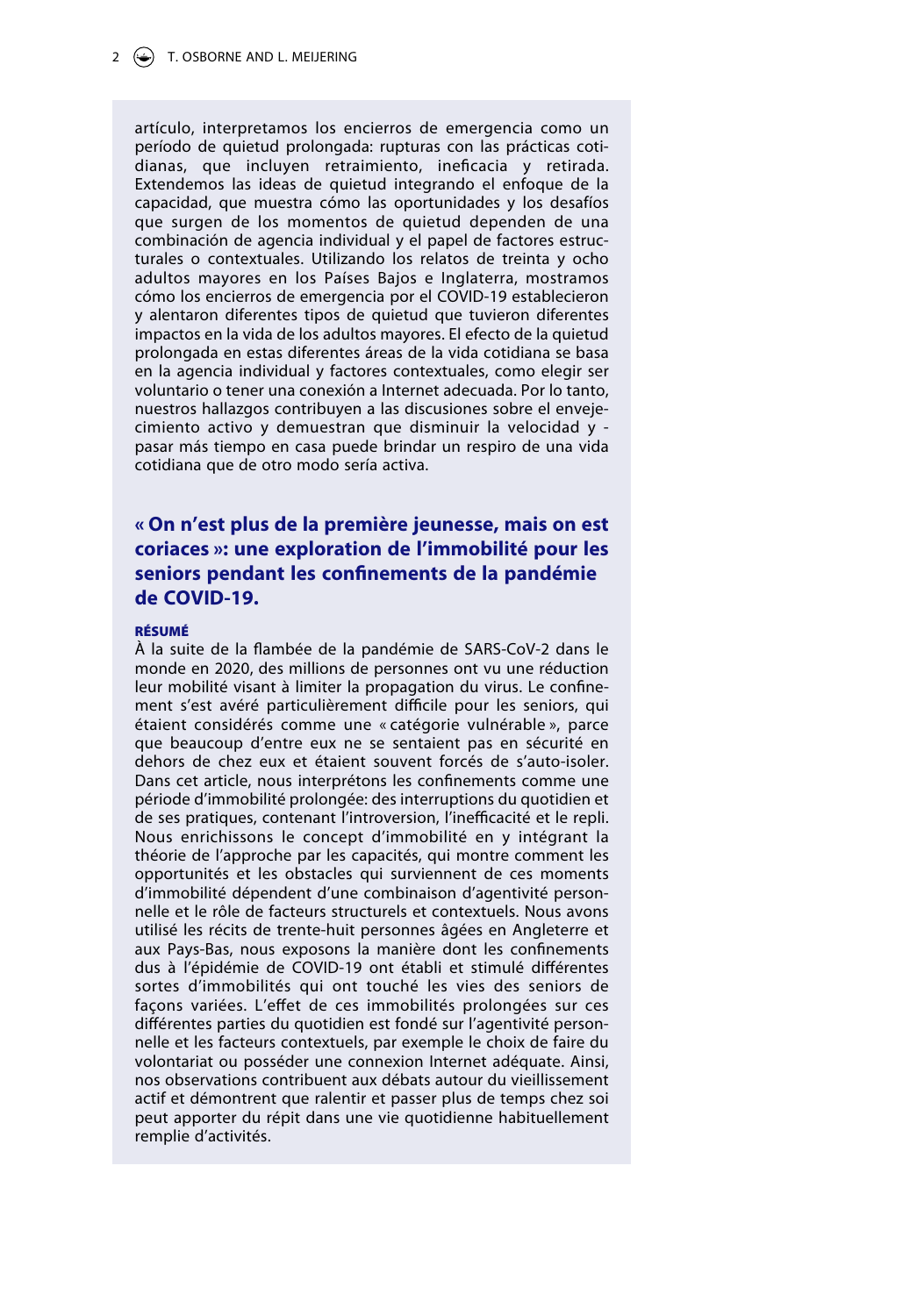# **1. Introduction**

<span id="page-2-11"></span><span id="page-2-10"></span><span id="page-2-6"></span>The occurrence of a new coronavirus disease (hereinafter COVID-19) caused by the SARS-CoV-2 virus was first identified in Wuhan, China (Perlman, [2020](#page-18-0)). Just like the previous zoonotic outbreaks in previous decades (namely SARS and MERS), the COVID-19 is a respiratory coronavirus spread between people during close contact through respiratory droplets (WHO, [2020a;](#page-19-0) Wilder-Smith & Freedman, [2020\)](#page-19-1). This highly infectious virus infected people in over 100 countries in weeks, leading to people needing respiratory support in intensive care and hundreds of thousands of deaths (WHO, [2020b\)](#page-19-2). With no vaccine or other pharmaceutical treatments available in early to mid-2020, various public health interventions were implemented worldwide to prevent the spread of the virus. These measures have included self-isolation, quarantine, community containment, social distancing, and closing shops, restaurants, bars, and schools (see Wilder-Smith and Freedman [\(2020\)](#page-19-1) for a discussion on these measures). There have been different measures adopted worldwide, and for some countries, intensive testing and public health interventions have enabled governments to control the spread of the virus (Anderson et al., [2020](#page-16-0)).

<span id="page-2-12"></span><span id="page-2-7"></span><span id="page-2-4"></span><span id="page-2-0"></span>The virus arrived in Europe in late January and continued/s to spread across the continent (Pullano et al., [2020\)](#page-18-1), and by early April, there were more than 50,000 dead and over 600,000 infected (Herszenhorn & Wheaton, [2020,](#page-17-0) n.p.). COVID-19 arrived in England in late January and in the Netherlands in late February and spread exponentially. Although the particulars of the measures undertaken differ in our two case study countries, both the Netherlands and England encouraged 'vulnerable' people to self-isolate, meaning that they should stay at home and not leave for any reason. Older adults, who are deemed 'vulnerable', were consequently restricted to their homes and may rely on others for their basic needs, including food and medication (Armitage & Nellums, [2020](#page-16-1)). Although the policies may have resulted in a loss of independence for older adults and increasing the chance of poor physical activity, mental health and cognitive functioning (Girdhar et al., [2020;](#page-17-1) N. R. Nicholson, [2012](#page-18-2)), the policies also gave rise to opportunities and new/renewed abilities to be seized (Morrow-Howell et al., [2020\)](#page-17-2).

<span id="page-2-9"></span><span id="page-2-8"></span><span id="page-2-5"></span><span id="page-2-3"></span><span id="page-2-2"></span><span id="page-2-1"></span>As a result of the global COVID-19 crisis, we argue that the world is experiencing a prolonged period of *stillness*. While the stillness may mitigate the spread of the virus and save lives, it has been argued that the social isolation associated with it may exacerbate feelings of loneliness, anxiety, and depression (Santini et al., [2020](#page-18-3)). Rather than focusing solely on the negative consequences of limited mobility on wellbeing, we demonstrate that stillness is not the opposite of mobility but contributes to different experiences. Throughout this paper, we refer to these novel experiences as stillings: different modalities of stillness each with their own trajectories and capacities. Drawing upon the various experiences of 38 'stilled' older adults during the COVID-19 lockdowns in England and the Netherlands, we complement and advance ongoing discussions and research exploring 'ageing in place' policies (e.g. Douma et al., [2021](#page-17-3); Grove, [2020](#page-17-4)) in conceptualisation and societal relevance. Conceptually, we use the capability approach to deepen current understandings of stillness by bringing in both agency and contextual factors (Sen, [1999](#page-18-4)). By applying notions of stillness and the capability approach in tandem, we explore and discuss the different stillings through the capability pathway (from resources through to 'beings and doings'). In doing so, we demonstrate how the capability and functioning pathways chosen by the older adults shape their experiences of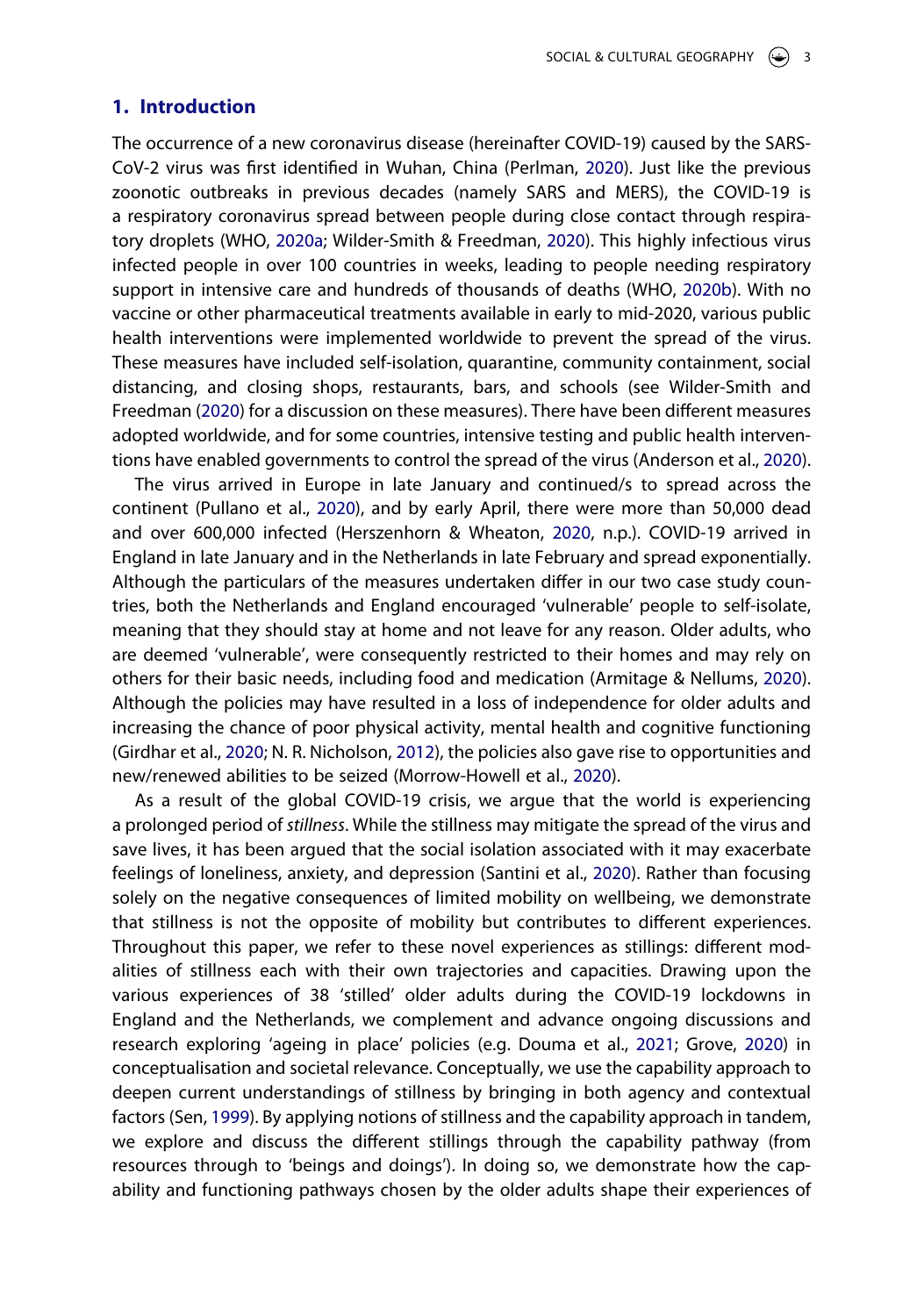different stillings and the various implications of the stillness on their wellbeing. Thus, this paper builds upon our understandings of the social issues around independence, health and wellbeing, and lifespaces in later life, and, crucially, how these were (re)shaped by the COVID-19 pandemic.

# **2. Prolonged stillness**

<span id="page-3-9"></span><span id="page-3-2"></span><span id="page-3-1"></span>The COVID-19 measures pose a truly novel situation: it has forced many people into a completely new way of living – a prolonged *stillness*. The notion of stillness has been explored by mobilities scholars (Bissell, [2009,](#page-16-2) [2011;](#page-16-3) Bissell & Fuller, [2009](#page-16-4), [2011](#page-16-5); Cresswell, [2012\)](#page-17-5) as a complementary phenomenon to mobility. It is important to recognise that stillness is not the same as 'metaphysics of sedentarism' (Cresswell, [2012](#page-17-5), p. 648). Moments of stillness can be found everywhere, including in mobile situations: 'a queuer in line at the bank; a moment of focus; a passenger in the departure lounge; a suspension before a sneeze' (Bissell & Fuller, [2011,](#page-16-5) p. 3) and, thus, stillness is understood as a pause or slowing in physical movement that punctuates the mobilities assemblage (Bissell & Fuller, [2011;](#page-16-5) Cresswell, [2012](#page-18-2)). By placing stillness in the mobilities assemblage, it is possible to explore the multiple forms and possibilities of the experience of stillness and how these moments punctuate everyday mobilities (Buser, [2017\)](#page-17-6). Indeed, Adey ([2011](#page-16-6)) and Buser ([2017](#page-17-6)) have shown that stillness is composed of different intensities and can open a variety of different possibilities and capabilities for an individual, including alternative forms of mobility, such as transcendence or virtual exploration/digital mobility (Bissell, [2008,](#page-16-7) [2009\)](#page-16-2).

<span id="page-3-7"></span><span id="page-3-5"></span><span id="page-3-4"></span><span id="page-3-3"></span><span id="page-3-0"></span>This new state of prolonged and widespread stillness was a major shock for many, with most contemporary societies being dependent on high levels of movement or flow: 'contemporary neoliberal capitalism has an uneasy relation to the pause' (Bissell, [2011](#page-16-3), p. 2651). This prolonged and widespread stillness extended to the everyday where we were encouraged to work from home (where possible) and (often) forbidden from leaving the house to meet people socially. As such, most people, but especially older adults and other groups prone to severe illness due to a COVID-19 infection, were limited to the confines of their homes, thus limiting their movement and capabilities (Meijering, [2021](#page-17-7)). This stillness within the home, crucially, is not a fixed sedentary or immobile state (see Ratnam and Drozdzewski ([2020](#page-18-5)) on indoor mobilities, for instance), but is an experience that opens up new movements and agencies. For example, Martin [\(2011\)](#page-17-8) and Cocker ([2009](#page-17-9)) have shown that moments of sudden stillness have the potential to open a space for individuals to reflect and (re)assess their role and patterns of personal functionings – if they choose to: 'stillness presents a break or pause in the flow of habitual events, whilst illuminating temporal gaps and fissures within which alternative, even unexpected possibilities – for life – might emerge' (Cocker, [2009,](#page-17-9) p. 87).

<span id="page-3-12"></span><span id="page-3-11"></span><span id="page-3-10"></span><span id="page-3-8"></span><span id="page-3-6"></span>Older adults are more likely to experience states of stillness irrespective of the lockdown because, on average, they often leave the house less, make fewer trips, and travel over shorter distances than younger cohorts (Böcker et al., [2017;](#page-16-8) Schwanen & Páez, [2010](#page-18-6)). Of course, this does not imply that older adults are immobile; there has been a plethora of research on older adults' mobility patterns and experiences (see Meijering, [2021](#page-17-7)) for a recent overview). Nevertheless, for older adults, who could be argued to be 'stiller' than their younger counterparts, the prolonged stillness instilled by the COVID-19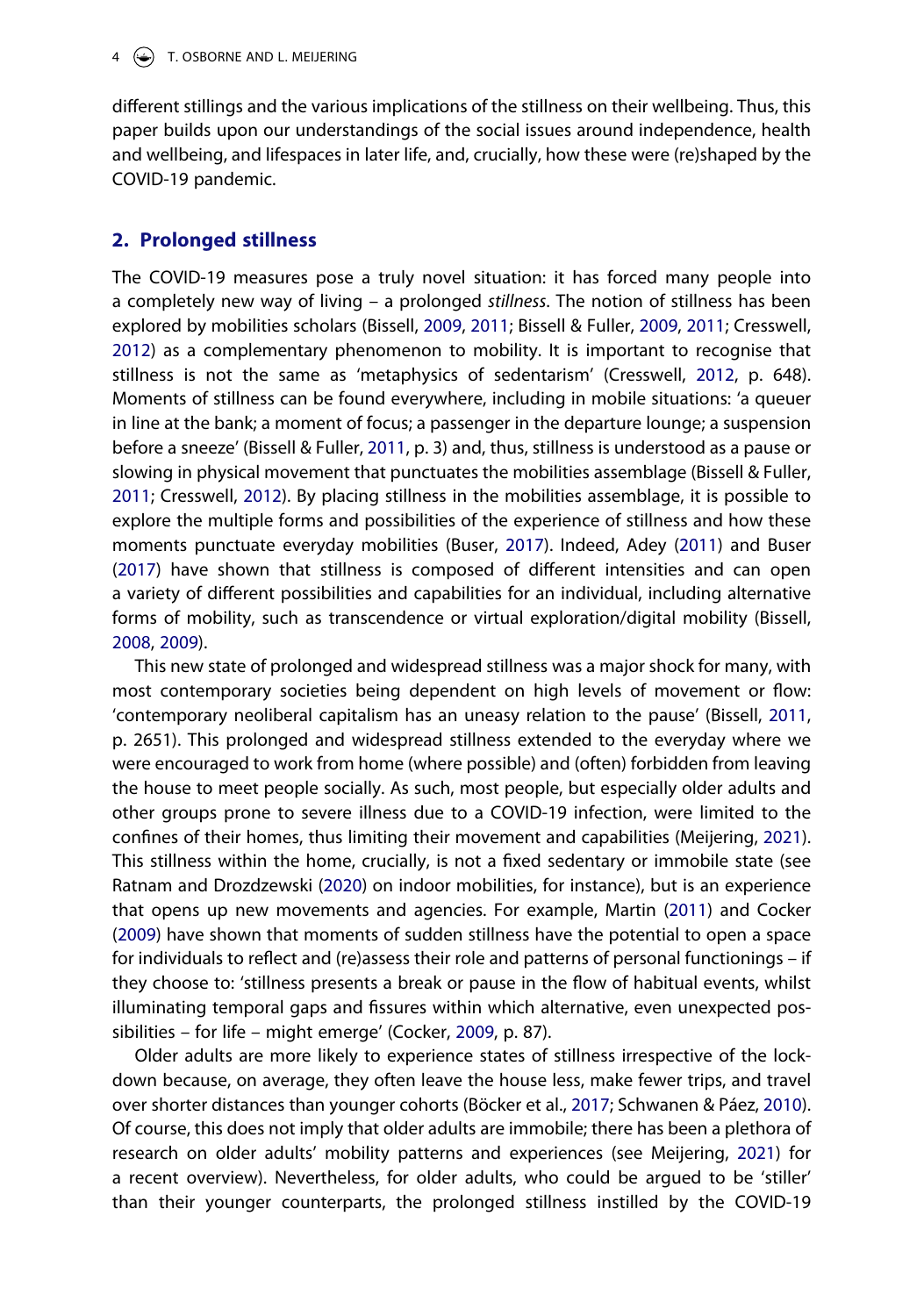<span id="page-4-0"></span>lockdown *may* not have had such an impact on their daily mobility (in comparison to the younger cohorts). However, it has been suggested that the lockdowns have impacted older adults economically, environmentally and socially, which may have serious implications on their health and wellbeing (Morrow-Howell et al., [2020\)](#page-17-2). Nevertheless, stillness can be a moment of opportunity (or not), to reflect and re-evaluate one's position 'from relation-*in*-the-world towards a relation-*to*-the world' (Bissell, [2007,](#page-16-9) p. 287), and 'encourage both an active mind and an active, well-coordinated body' (Watkins & Noble, [2011](#page-19-3), p. 111). In a recent study on movement and stillness in later life, Phoenix and Bell ([2019](#page-18-7)) build on this to show how stillness can have restorative and empowering effects, thus showing the importance of being both active and restful, at home and out of home, in order to optimise one's well-being (Meijering, [2021](#page-17-7)).

<span id="page-4-5"></span><span id="page-4-3"></span><span id="page-4-2"></span><span id="page-4-1"></span>Existing work on stillness demonstrates that it is multifaceted and multifarious. For example, Bissell and Fuller ([2011](#page-16-5), p. 11), by discussing an 'ontology of stillness in and of itself', were able to explore the numerous forms of stillness, or 'stillness in all its valences' (p. 4). Bissell and Fuller's edited collection showcases various stillings, including retreat (Conradson, [2011](#page-17-10)), unbecoming (Nielson & Rossiter, [2011\)](#page-18-8), and receptivity (Watkins & Noble, [2011\)](#page-19-3). Combined, the collection discusses the power linked with these stillings, how they interact with diverse materialities, and can create suspense spaces, thus showing the diverse and entangled nature of the theory. *Stillness in a Mobile World* (Bissell & Fuller, [2011\)](#page-16-5) clearly shows that understanding stillness as relative immobility is only one conceptualisation of stillness among many others, and, crucially, how these stillings have different trajectories and capabilities. For example, in their study on asylum seekers, Gill ([2009\)](#page-17-11) examines the tension between mobility and stillness within the asylum-seeking process. Gill demonstrates how stillness can be both a struggle and a sanctuary for the asylum seeker and shows how the state uses stillness and mobility in the governance of asylum-seeking bodies. While there has been a wide variety of work on the various stillings and their effects on individuals, space, materialities, and the affective register, empirical work exploring how individual agency can shape and change the experience stillness remains limited. Building upon this work, this paper further explores these various forms but demonstrates how the capability and functioning pathways chosen by the older adults shape their experiences of different stillings.

## **3. The capability approach**

<span id="page-4-4"></span>The capability approach (also known as the capabilities approach) was developed by Amartya Sen ([1999](#page-18-4)) as an alternative to traditional welfare economics, which places significance on an individual's capabilities of achieving what they perceive to be a good quality of life or well-being. The capability approach is a more holistic conceptualisation of well-being, development, and justice by emphasising individual agency and choice over monetary- and resource-based factors. The holistic nature of the capability approach stems from the fact that it includes both contextual factors and individual freedom (Ryan et al., [2015\)](#page-18-9). Within Sen's capability approach (see [Figure 1](#page-5-0)), two key concepts underpin the approach: capabilities and functionings. In Sen's approach, 'capabilities' are the opportunities that a person has. 'Functionings' are the various things a person chooses to do or be. Thus, functionings are what is realised or achieved, whereas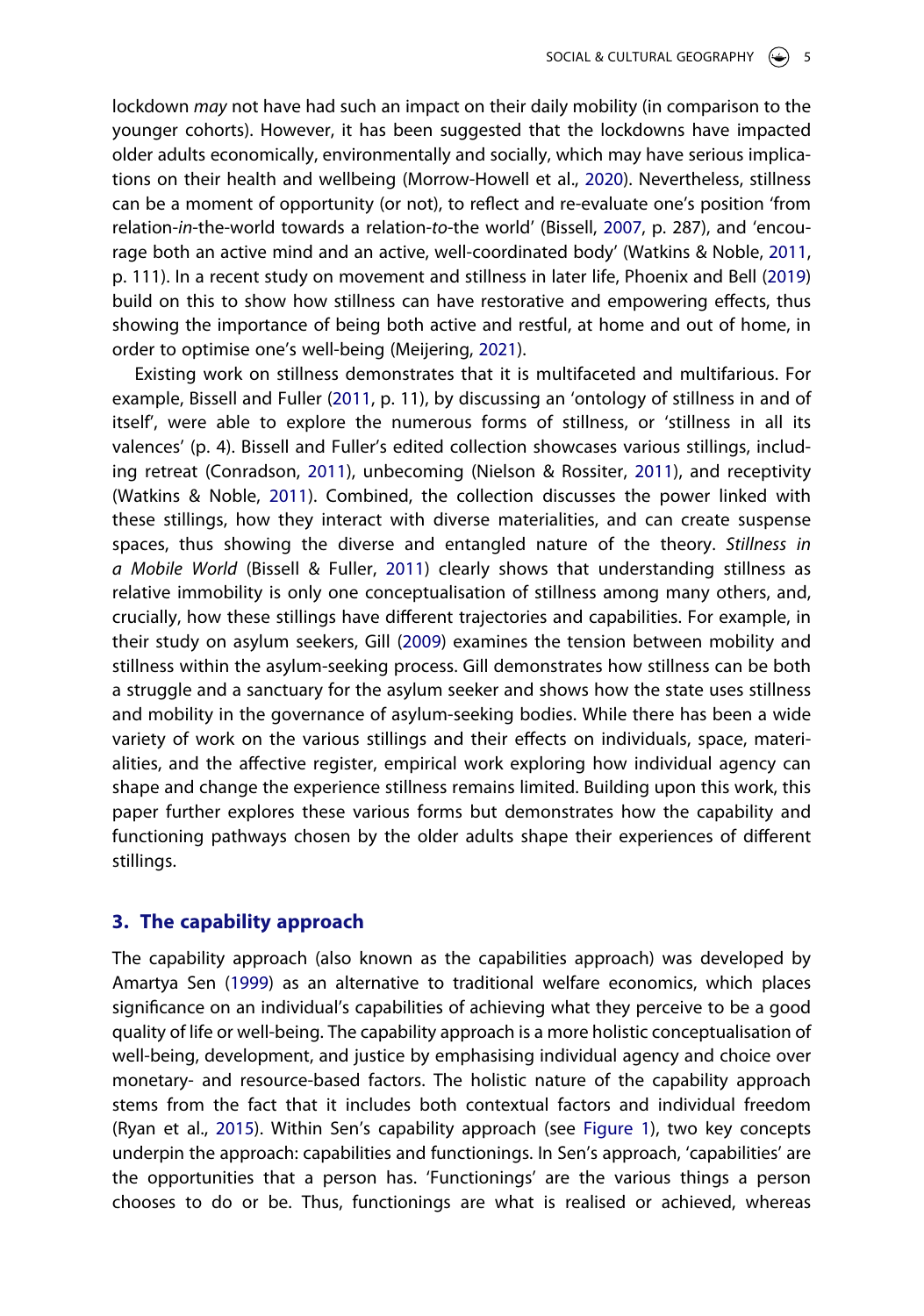<span id="page-5-0"></span>

<span id="page-5-2"></span>**Figure 1.** The capability approach framework (After Lloyd-Sherlock, [2002;](#page-17-13) Ryan et al., [2015](#page-18-9); Sen, [1999\)](#page-18-4).

capabilities are the available opportunities or possibilities to an individual, but together they represent what is meaningful for an individual. Thus, capabilities are what an individual *can* do, whereas functionings are what they *choose* to do.

<span id="page-5-4"></span>Aside from the emphasis on individual agency, the capability approach considers the importance of resources and contextual factors and how they can be transformed into opportunities. These transformations are impacted by conversion factors, which are often categorised into three groups (Robeyns, [2005,](#page-18-10) [2017](#page-18-11)): (a) personal conversion factors relate to the unique qualities of the individual such as health, sex, or education; (b) social conversion factors, on the other hand, derive from society and can include social norms, public policies, social hierarchies, and power relations associated with class, gender, race, or caste. Finally, (c) environmental conversion factors stem from the physical/built environment in which a person lives and considers factors such as climate, pollution, built infrastructure, and landscape. All conversion factors influence whether, and how, a person can convert their resources into a capability, yet the sources of these factors differ.

<span id="page-5-5"></span>The capability approach has pushed scholars to emphasise that an individual's agency is dependent not only on the resources available to them but also on their personal circumstances and socio-environmental contexts. By viewing well-being through the capability approach, it is the individuals that determine what a good life means to them and what choices they make to realise this within their personal, societal, and environmental contexts (Robeyns, [2017;](#page-18-11) Sen, [1999\)](#page-18-4). What is important to note is that the capability approach can be seen as a framework of thought that can be further specified through theory (Robeyns, [2003](#page-18-12)). The versatile nature of the capability approach is demonstrated in its application in a variety of geographical research foci, including ICT (Kleine, [2011\)](#page-17-12), transport (Smith et al., [2012\)](#page-18-13), and ageing in place (Grove, [2020\)](#page-17-4).

<span id="page-5-7"></span><span id="page-5-6"></span><span id="page-5-3"></span><span id="page-5-1"></span>Translating it to our study, not only does the capability approach allow for a better understanding of older adult's experiences during the COVID-19 lockdown, but its holistic nature adds value to discussions around stillness as an experience. Aside from the health and well-being focused work (Conradson, [2011](#page-17-10); Williams, [2007\)](#page-19-4), stillness is often seen as problematic and/or Othered (Bissell & Fuller, [2011](#page-16-5)). Being productive and mobile is a priority in contemporary society; what Bissell calls a 'productivist rendering' of mobilities assemblage where 'it is always "better" to be mobile' (Bissell, [2007](#page-16-9), p. 280). Building upon the existing work on stillness, we examine stillness as a trajectory that shapes an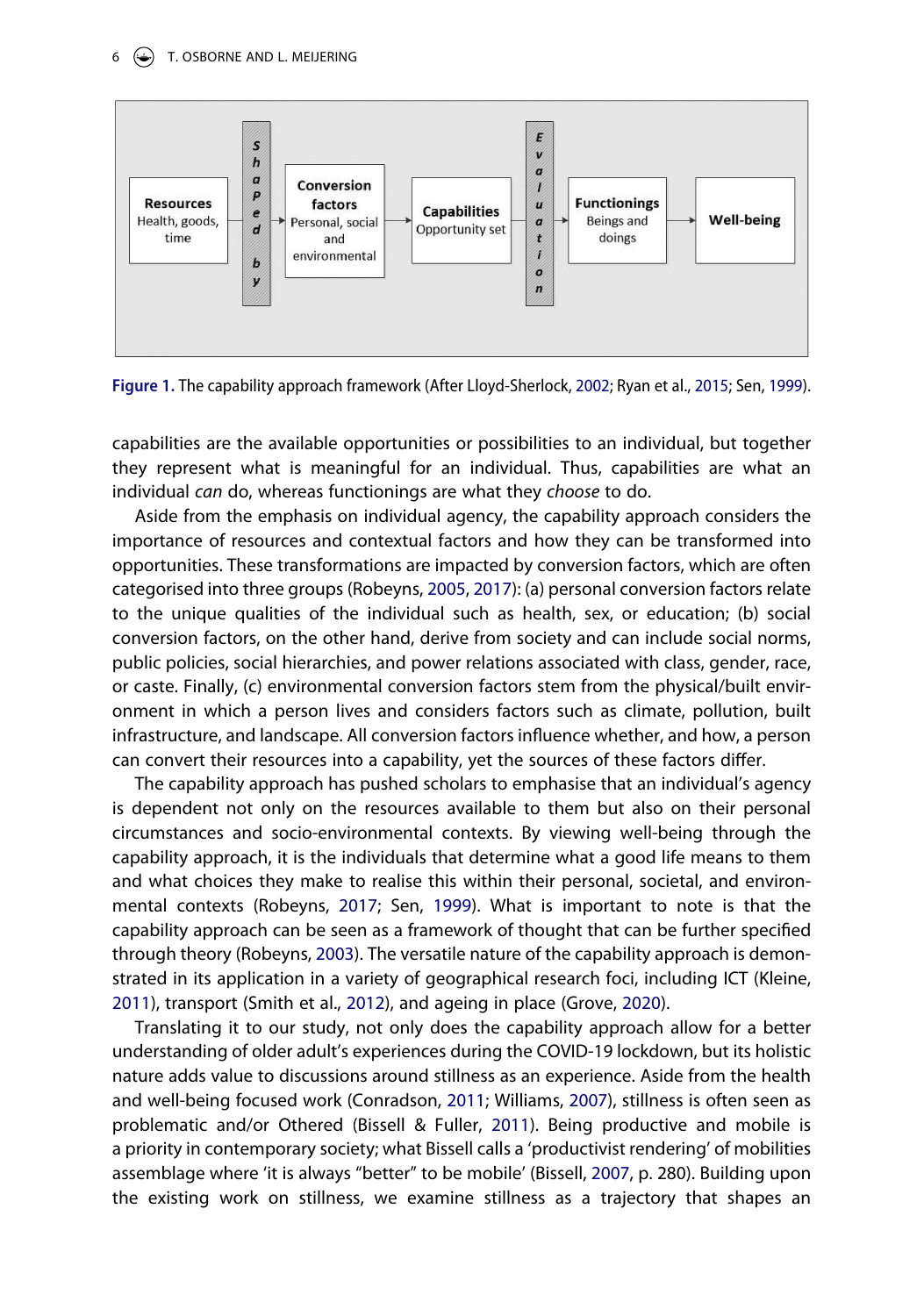individual's resources, conversation factors, and capabilities with various outcomes and effects. Thus, the combination of stillness with the capability approach highlights and allows for reflection on stillness as a multifaceted and multivarious phenomenon while emphasising the role of individual agency. The capability approach provides the opportunity to develop a more nuanced understanding of stillness that considers the beings and doings of older adults during the lockdown and how their choices and contextual factors impact this.

# **4. Methodology**

<span id="page-6-2"></span>The Netherlands and England represent two different approaches to containing the COVID-19 virus ([Table 1\)](#page-6-0). The Netherlands, for example, developed the so-called 'intelligent lockdown' (Rijksoverheid, [2021](#page-18-14)), which was similar to the measures in neighbouring countries, including closing schools and bars and restaurants. The mantra used to summarize the measures was: 'stay home as much as possible'. In this context, people without health complaints were allowed to leave their homes to go for a walk or do grocery shopping (De Haas et al., [2020\)](#page-17-14). On the other hand, England waited longer to take measures, but when it did, it opted for a stricter approach by banning all 'non-essential' travel and contact outside the home and shutting almost all businesses (Coronavirus Act, [2020\)](#page-17-15). During our data collection period (April 16 to May 20), the measures were eased in both countries, with children returning to primary school part-time in the Netherlands and UK citizens being able to meet one person outside their household in a public space.

|                                                   | The Netherlands                                                                                                                                    | England                                                                                                                                                     |  |
|---------------------------------------------------|----------------------------------------------------------------------------------------------------------------------------------------------------|-------------------------------------------------------------------------------------------------------------------------------------------------------------|--|
| Date of first<br>reported<br>infection            | 27 February 2020                                                                                                                                   | 31 January 2020                                                                                                                                             |  |
| Date of<br>lockdown<br>start                      | 16 March 2020                                                                                                                                      | 23 March 2020                                                                                                                                               |  |
| Person-to-<br>person<br>distance                  | 1.5 <sub>m</sub>                                                                                                                                   | 2 <sub>m</sub>                                                                                                                                              |  |
| Outside<br>Activities                             | Allowed, but only in groups of two or less; or with<br>people from the same household.                                                             | Only once a day, alone or with people from<br>the same household.                                                                                           |  |
| Social<br>interactions                            | Maximum of 3 people within the home<br>Discouraged for vulnerable groups                                                                           | Only within your household, and no<br>socialising out of the home.<br>After May 11, with one person from<br>another household.                              |  |
| State of<br>Emergency                             | No                                                                                                                                                 | No                                                                                                                                                          |  |
| Events                                            | All events banned                                                                                                                                  | All events banned                                                                                                                                           |  |
| Working and<br>Encouraged to<br>work from<br>home | employment                                                                                                                                         | Encouraged to work from home                                                                                                                                |  |
| Closures                                          | Services that involve direct contact (e.g. hairdressers)<br>and restaurants, bars, gyms, and public places (e.g.<br>museums, theatres) are closed. | All services are closed, except for food<br>retailers, pharmacies, hardware stores,<br>banks, pet shops, laundrettes, petrol<br>stations, and post offices. |  |

<span id="page-6-3"></span><span id="page-6-1"></span><span id="page-6-0"></span>**Table 1.** Lockdown measures in the Netherlands and England (during the data collection period: 16th April – 20 May 2020) (GOV.UK, [2021](#page-17-16); Rijksoverheid, [2021](#page-18-14)).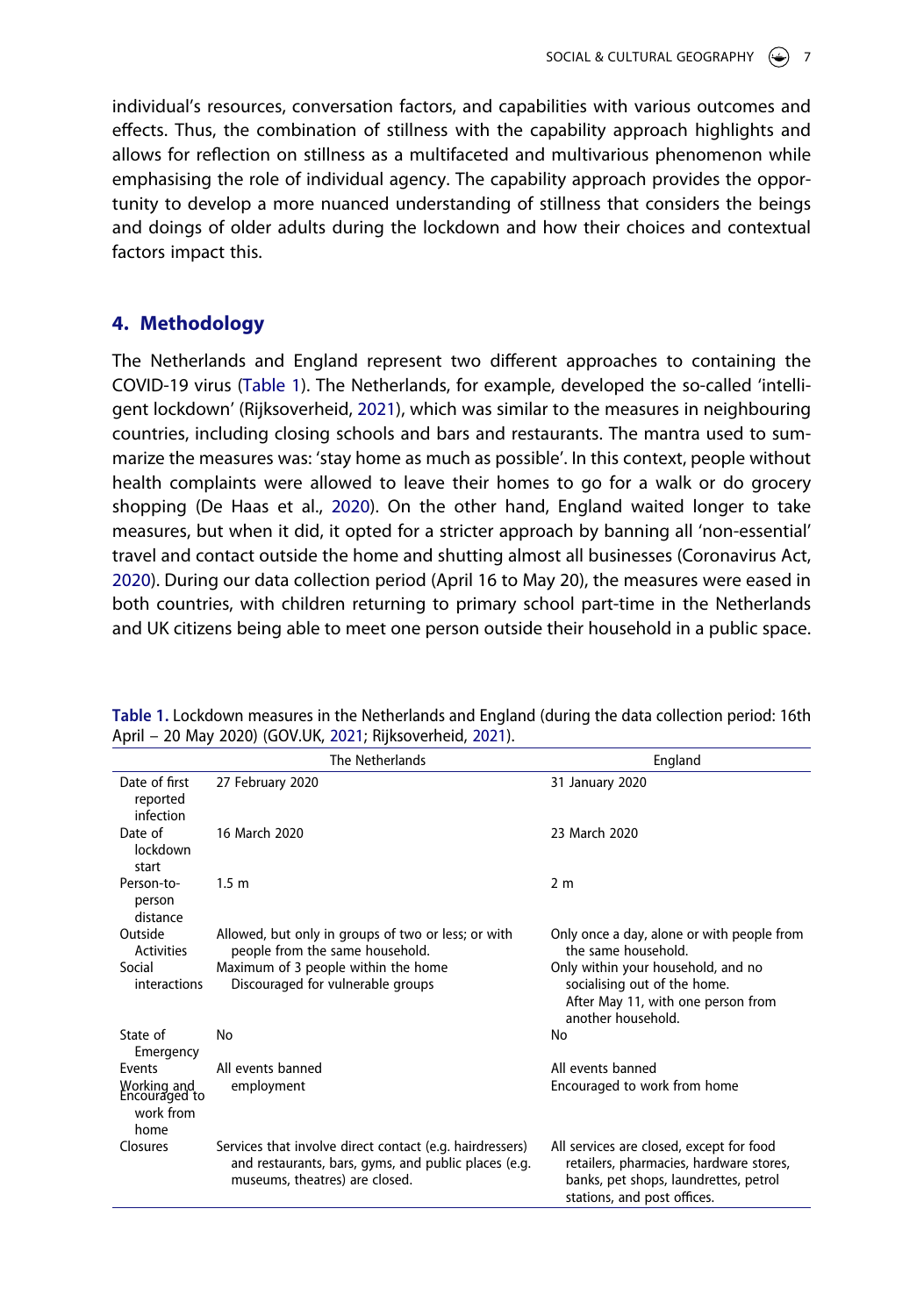#### $8 \quad (*)$  T. OSBORNE AND L. MEIJERING

<span id="page-7-2"></span>Looking at the two case study areas, there were 3,406 and 1,436 recorded infections in Lancashire and the Northern Netherlands, respectively (20th May) (ONS, [2020](#page-18-15); RIVM, [2020\)](#page-18-16). The Northern Netherlands, in general, had a relatively low incidence of recorded cases, while the incidence in most parts of the Southern Provinces of Gelderland, Noord Brabant and Limburg was much higher, in some municipalities up to ten times as many (RIVM, [2020](#page-18-16) – situation on May 21st). Similarly, Lancashire had considerably lower numbers than the major cities, including London, Birmingham, and Manchester. Both areas were not the focus of the outbreak in their respective countries but still bound to the public health interventions detailed by the governments.

<span id="page-7-3"></span>Thirty-eight older adults were recruited from thirty-one individual households, ranging in age from late 50s to early 80s, with an even gender split, and the majority living with another person ([Table 2](#page-7-0)). Despite the categorisation of older adults as 'vulnerable' in England  $(60+)$  and the Netherlands  $(70+)$ , it is important to note that not all of the participants in this study considered themselves 'vulnerable' but chose to or were forced to change their behaviour. All the participants were recruited from an existing participant pool and consequently took part in the initial data collection period of the Meaningful Mobility project in the autumn and winter (2019–2020). Since all the participants had previously given their written consent to take part in the broader project (and we were following the same ethical standards approved by European Research Council's and University of Groningen's ethics committees), we were able to opt for verbal consent and build upon the rapport already established between the research team and the participants.

<span id="page-7-1"></span>To maintain the University of Groningen's COVID-19 research conduct policy and government policies, all older adults were interviewed via the telephone (or a video conferencing software if they preferred) in their native language. The interviews focused on the changes in mobility, daily activities, socialisation, and wellbeing during the lockdown. The lockdown has been difficult for many people, and there was always the possibility of inducing strong emotions during the interview. Thus, it was important to develop an ethic of care, where the participant (and researcher) would not feel uncomfortable emotionally and socially (Foley et al., [2020](#page-17-17)). Therefore, it was stressed at the beginning of the interview that the participant was welcome not to answer questions if they felt uncomfortable and balancing the questions between positive and negative reflection on the pandemic. The interviews were audio-recorded and transcribed verbatim. The transcripts were thematically analysed using Atlas.ti using a process of deductive and inductive coding: a coding structure was developed from themes grounded in theory

|                                      |               | Lancashire,<br>England | Northern Netherlands | All |
|--------------------------------------|---------------|------------------------|----------------------|-----|
| # Households interviewed             |               | 15                     | 16                   | 31  |
| # Participants interviewed           |               | 21                     | 17                   | 38  |
| Gender                               | Male          | 9                      | 10                   | 19  |
|                                      | Female        | 12                     |                      | 19  |
| <b>Household composition</b>         | Alone         |                        |                      | 10  |
|                                      | With other(s) | 16                     | 12                   | 28  |
| <b>Domestic Outside Space Access</b> | Garden        | 14                     | 13                   |     |
|                                      | Balcony       |                        | 4                    |     |
|                                      | None          |                        |                      |     |

#### <span id="page-7-0"></span>**Table 2.** Demographic details of participants.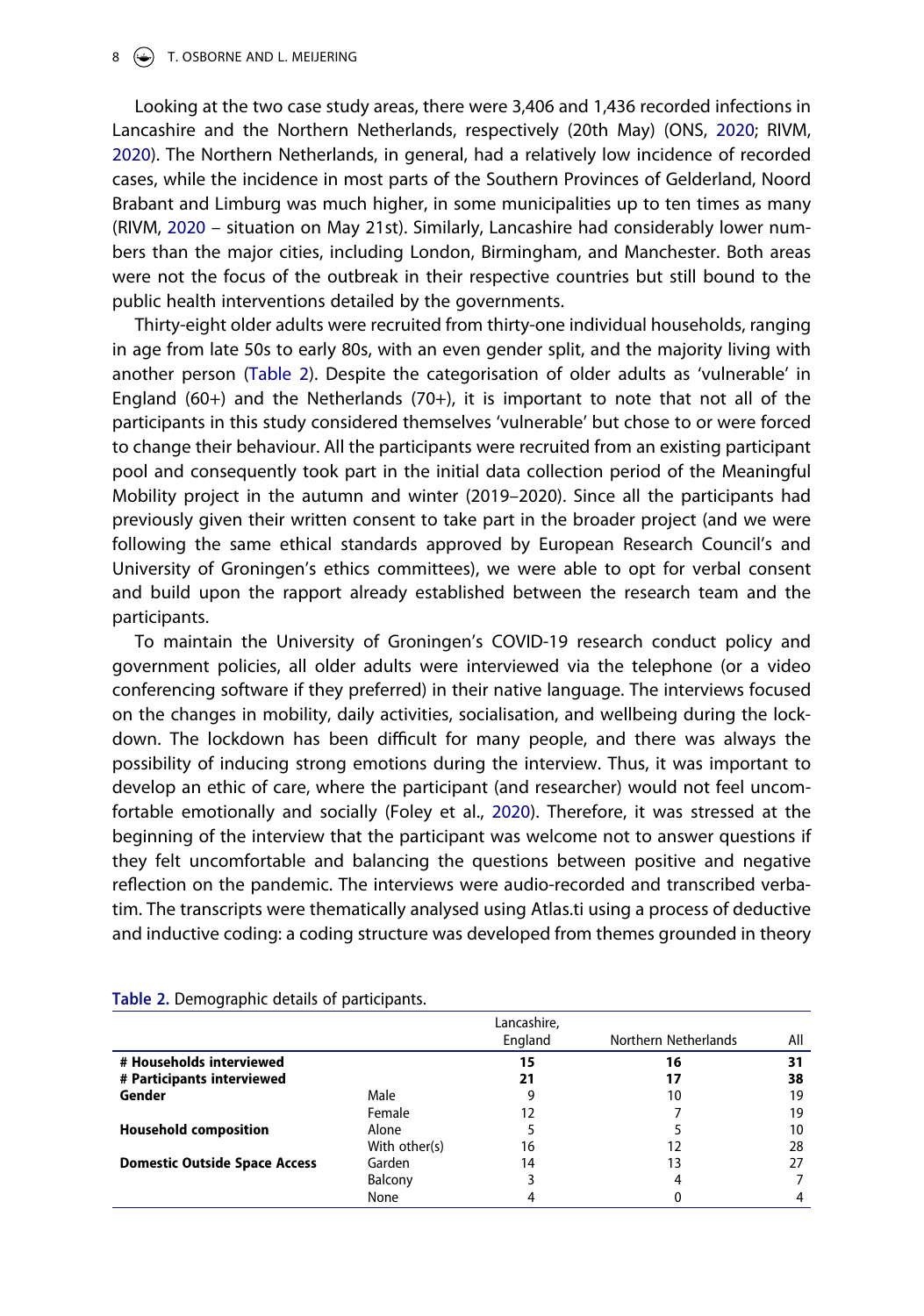around wellbeing, stillness, and capabilities, as well as the subjects that emerged from the data itself. This approach was reflective with the inductive codes being applied to all the transcripts and overlapping deductive codes combined to complement the initial grounded themes. We drew out three key themes from this analysis in the next section of the paper: withdrawnness and social worlds, inefficient stillness and the community, and retreating and the home.

# **5. Experiences of prolonged stillness in later life**

# *5.1. Unwanted withdrawnness and/or virtual connectedness*

<span id="page-8-0"></span>Throughout the lockdown, many people have been separated from their family and friends; most of the participants spoke of missed celebrations (such as birthdays), playing with their grandchildren, and the physical contact of receiving a hug from a loved one. It has been recognised that social isolation and loneliness have a major impact on older adults' health and well-being (Newall & Menec, [2017](#page-17-18)), which is likely to be exacerbated by the lockdown policies. Indeed, for Mrs. van Wijk, $<sup>1</sup>$  $<sup>1</sup>$  $<sup>1</sup>$  the lack of physical contact had</sup> detrimental effects on her wellbeing:

I find it horrible that I am no longer being touched, that I am not allowed to touch. Fortunately, I have a cat! At least where I still have some warmth, and that also wants warmth from me. But I find it humiliating to just refuse people human contact [...] What do you think that does to a person if you are not touched for a year! People are dying! It's that simple. In a 1.5m society, people die of loneliness (Mrs. van Wijk, Netherlands). $<sup>2</sup>$  $<sup>2</sup>$  $<sup>2</sup>$ </sup>

Like Mrs. van Wijk, many of the participants who lived alone in both countries often yearned for physical contact with their families and felt withdrawn from their prelockdown social worlds. Physical contact cannot be substituted or replaced for many and was a major loss for the older adults. Furthermore, the participants in both countries also reflected in similar ways on how it was also difficult for their family, especially their grandchildren, who do not necessarily understand the situation as Ms. Lee demonstrates:

I'm missing seeing m'little ones. M'little great-grandson who's four, he gets on the phone, and he says 'Gwanny, I want to give you a hug. Why can't I come and give you a hug?' It's quite cruel really because m'granddaughter brings him in the car, once a week, and she parks it right opposite me. And he's looking out of the window, and he doesn't understand, do they, at that age (Ms. Lee, England)

Mrs. van Wijk and Ms. Lee's stories show how they both missed physical contact. For them, as for other participants, this results in an unpleasurable experience of stillness, which can be labelled unwanted withdrawnness: an often-isolating aspect of stillness which is done resentfully and, usually, in opposition to individual choice. Buser ([2017](#page-17-6), p. 140), in their discussion of the atmospheres of stillness, considers the withdrawn nature of a stillness encounter, arguing that there always 'remains something that is absent or withdrawn'. Their approach to withdrawnness, however, focuses on how materialities can create 'a simultaneity of hunkering down (being still)' (p. 129), highlighting how a container of stillness can be manufactured through spatial design: stillness itself is withdrawn. We, however, suggest an alternative relationship between the stillness and the notion of the withdrawn in a social setting: that stillness can facilitate a state of withdrawnness. For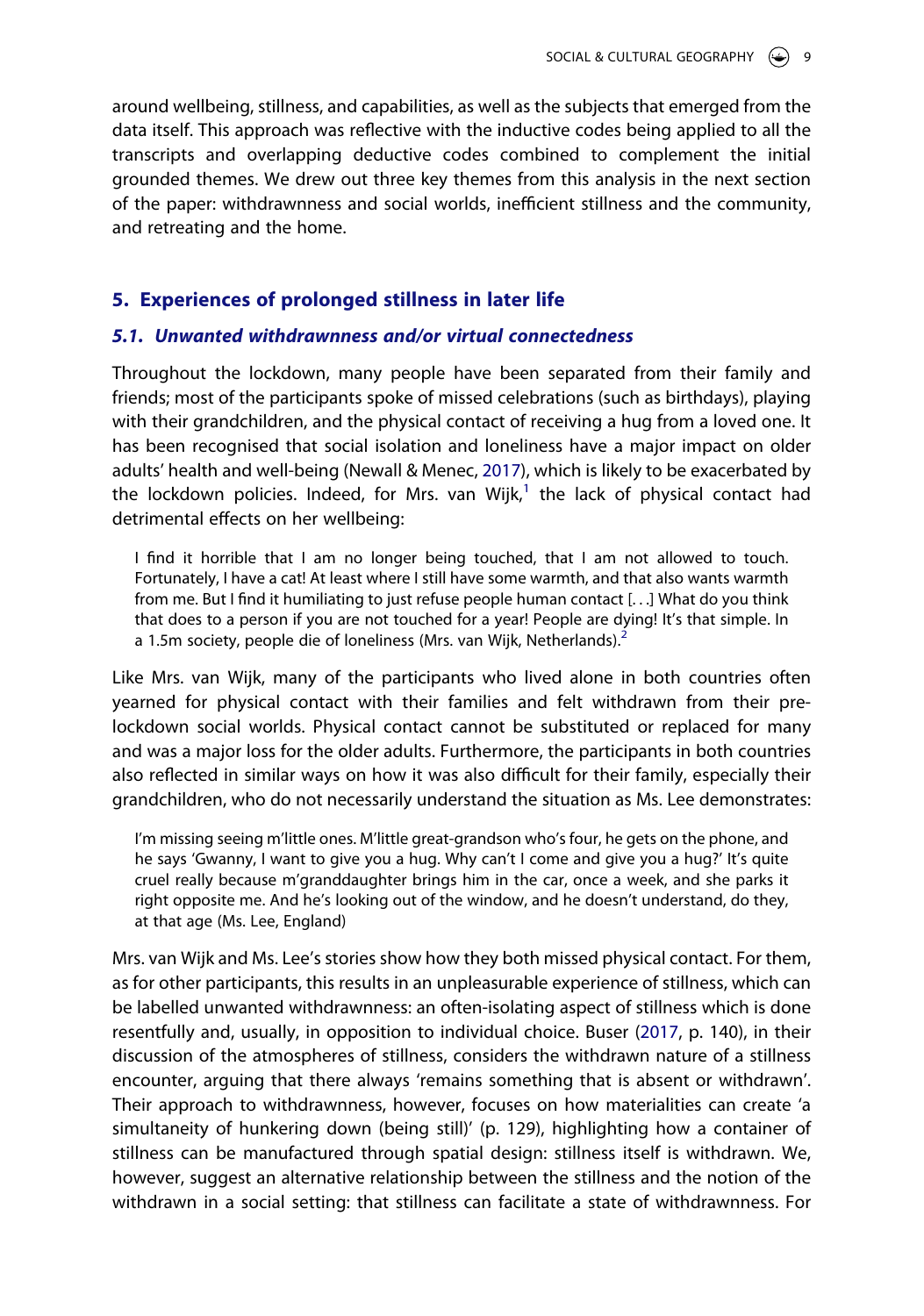10 (C) T. OSBORNE AND L. MEIJERING

those who miss physical and/or face-to-face contact, the lockdowns led to unwanted withdrawnness: an often isolating aspect of stillness which is done resentfully and, usually, in opposition to individual choice (Gill, [2009;](#page-17-11) Martin, [2011\)](#page-17-8). As such, stillness can be considered an unpleasurable experience and without meaningful mobility trajectories.

For those who felt withdrawn, they were often resentful of the measures and felt let down by the government and their loved ones: *'I feel lonely, alone, let down. And I know no one is abandoning me, but it feels like it [. . .] and I just notice that I withdraw'* (Mrs. van Wijk, Netherlands). Moreover, in some cases where the participants lived alone, there was a sense of jealousy for people who could socialise outside with their households, especially in England where outdoor socialisation was only allowed within households in the early stages of the lockdown:

And I would like to go for a walk with my friend who lives, um, down in town. Because I quite feel resentful when I see people out in family groups that I can't go for a walk with my friend [...] Even if we stay six feet apart apparently, we're not supposed to, although actually unofficially we have actually been for a walk, walking six feet apart (Ms. Foster, England).

Mrs. Foster did transgress the restriction of not going out with people beyond her household. Similar to her, about a third of the participants spoke about transgressing the regulations for the sake of their wellbeing, including exercising for longer than the authorised hour and meeting friends and families outside their household.

<span id="page-9-0"></span>There has been an increase in the use of information and communication technologies (ICT) by older adults in recent years, and this has been associated with better self-rated health and reduced feelings of loneliness (Baez et al., [2019](#page-16-10)). However, before the pandemic, the majority of the participants did not necessarily rely on these technologies in their everyday lives; Ms. Lee, for example, would be out every day seeing her friends and enjoying walks around Lancaster, but as a result of the lockdown measures, those resources were unavailable to her: *'I'm usually [a] very active person, so I'm missing all my long walks, all m'classes, and, meeting all my friends.'* (Ms. Lee, England). And although Ms. Lee compensated for the restrictions by calling her family daily (something she did less frequently before the pandemic), other participants explored forms of online social networking. There was an increased use of Whatsapp and Facetime services among the Dutch participants, whereas the English participants opted to use Zoom to connect with friends and family. For example, both Mr. and Mrs. Parker and Mr. and Mrs. Cooper (independently) started attending online wine tasting courses, Mrs. Gerritsen and Mr. and Mrs. Adams took part in virtual pub quizzes with their families, and Mr. Koster, with his online teaching experience, even conducted a live-streamed funeral:

I was in the crematorium in an empty room, and the camera was aimed at me and really, more than a hundred people were connected online via lifestyle stream so all over the world. So, it really was like being in some kind of TV studio (Mr Koster, Netherlands).

Despite the unwanted withdrawnness experienced by some of the participants, most older adults used the lockdown to expand their capabilities through the medium of and their engagement with ICT. Typically, they used this capability to engage with their loved ones in different ways than they used to and to compensate for the unwanted withdrawnness that they were experiencing. It is important to note that this capability is shaped by one's resources: for instance, not everyone has the money to buy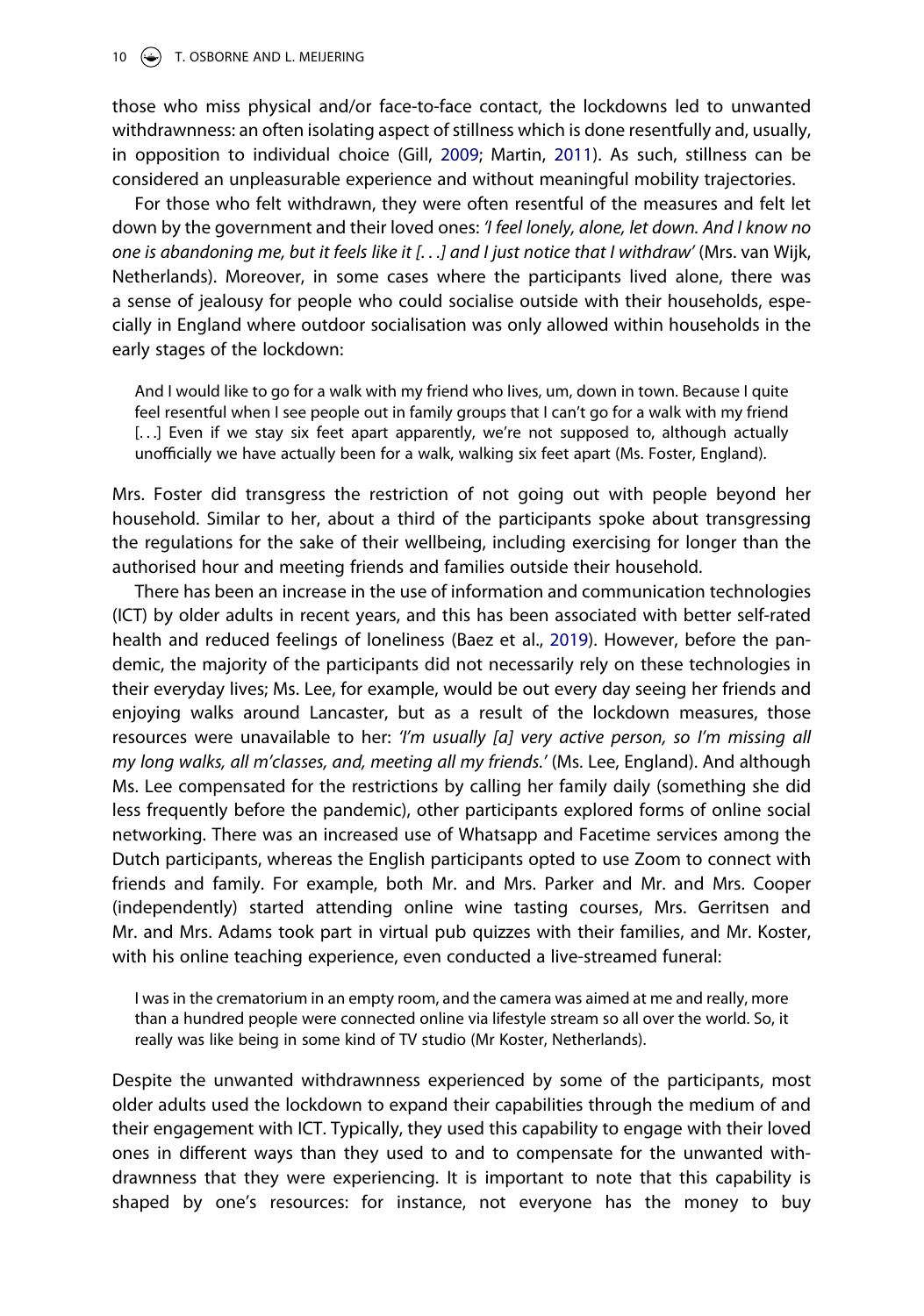a smartphone, tablet or laptop, and this is likely to have impacted the capability to connect with other people, resulting in inequality and differences in experiences of social isolation during the lockdowns.

# *5.2. Ine***!***cient stillness and the unrealized potential to passive care*

Hitherto we have shown how stillness can be unwanted and cause a loss in the resources available to individuals. While some older adults may have mitigated this loss in relation to their social lives, there is a tension when an unwanted stillness hinders a person's capabilities in the wider society. Where neoliberal capitalism privileges pushing harder, being better and stronger, and, crucially, becoming faster, stillness is a failure, and a still person has/is 'an unrealized potential [and] non-compliant with the contemporary moralistic mantra of "living life to the full"' (Bissell & Fuller, [2011](#page-16-5), p. 7). Moreover, while the majority of the participants were not in paid employment, they play a significant role in the informal economy through volunteer work and care for family and friends. The lockdowns, however, hindered the role that older adults played in the informal economy, leading to volunteering practices ending and care being prohibited, with household-tohousehold interactions being limited. For example, Mr. Willems (Netherlands) volunteered as a coach for multiple volleyball teams but felt a great sense of loss from the COVID-19 closures as it was a sport he had done since he was a boy. In the UK, it has been reported that 19% of adults have volunteered for community-level activities and/or organisations during the lockdown period (Legal & General, [2020,](#page-17-19) n.p.) including volunteering for the National Health Service (NHS), helping (vulnerable) people with groceries, and the sewing of scrubs and face masks. While most participants could be considered 'vulnerable' in the eyes of the governments, around half of the participants had offered or were giving help to others. However, participants in England, in particular, found it challenging to take part in the 'official' volunteering schemes such as the NHS Volunteer Responders scheme, as Ms. Foster described:

<span id="page-10-0"></span>You can volunteer to help the NHS, but that involves speaking to upset people. But it also involves having a mobile phone that's not medieval so that you can get an app on it. [. . .] So I guess all my attempts to be useful have actually come to nothing. [. . .] I feel like I've been taken out of the helpful pool. So I have felt a bit on the useless side, but I just have to wait for some kind of opportunities to be useful to come along really (Ms. Foster, England)

While Ms. Foster, like many others, was able to help through informal processes such as grocery shopping for friends, she could not participate in the formal volunteering process due to a lack of resources rather than individual choice. Despite the older adult's hindered voluntary role in the community, it has been argued that older adults experienced a newfound closeness in their immediate neighbourhood with new practices and flows of care within and beyond the community (Osborne et al., [2021\)](#page-18-17). A prime example of this was the weekly 'Clap for Our Carers' across England and the UK, where there was a round of applause on the street for NHS and other key workers each Thursday evening:

<span id="page-10-1"></span>We've sat at the front and, therefore, our neighbours are there, and we see them more. Obviously, we're all out on Thursday at eight o'clock. You know, it's sort of, everyone is looking at everybody else and saying hello to them then. It's remarkable how it's brought the community together (Mr. Parker, England).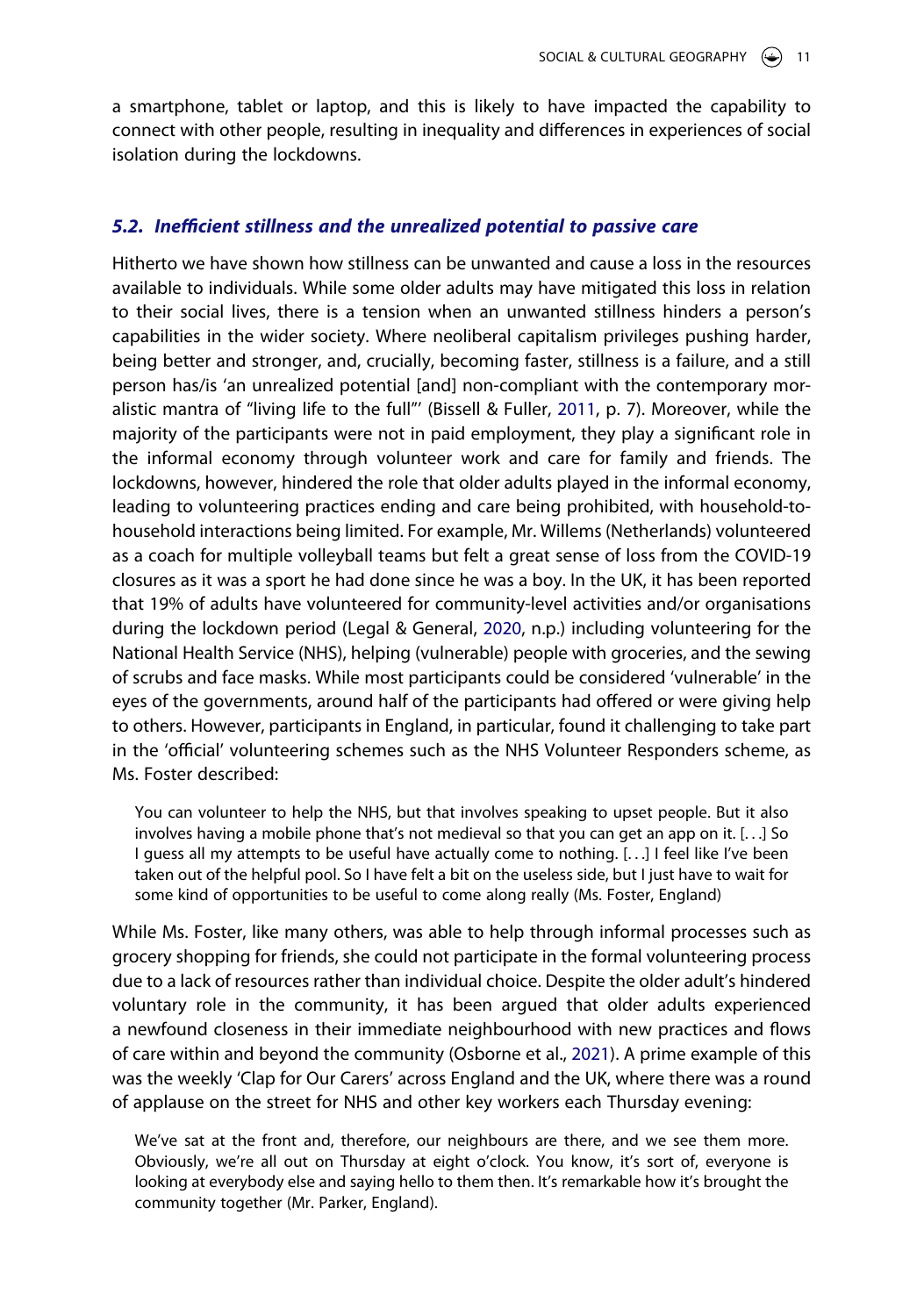### 12  $\left(\frac{1}{2}\right)$  T. OSBORNE AND L. MEIJERING

The weekly 'Clap for Our Carers' quickly became a social norm, meaning that people used their capability to applaud with their neighbours, to achieve being more socially connected in their highly local social world as a functioning. The weekly applause represented a moment where the older adults could check on, or care for, their neighbours but also care for those working amidst the pandemic. While the older adults may have wanted to contribute directly to the effort, this stiller and passive form of social support allows the older adults to connect and care for their community. Indeed, among the participants (in both the Netherlands and England, and with some exceptions), there was a drive for the older adults to do what they can, even if it is less active than they would like. For example, taking part in online wine tasting courses to support local merchants, supporting local independent shops, and looking out for their neighbours. With the reduction of mobility range, the local neighbourhood has become an important element of older people's lives (Osborne et al., [2021](#page-18-17)). While the participants may have left a great sense of loss from the lack of physical contact with their family, many were delighted by the renewed social ties and support that had arisen among their immediate community. This repositioning of social involvement echoes the work of Conradson ([2011,](#page-17-10) p. 81) on stillness and places of retreat, where the guests at places of retreats formed 'an ethos of caring but no intrusion'.

During the pandemic, the older adult's role in the community has stilled due to the lockdown measures. This stillness, however, does not mean that the older adults have stopped engaging with and being part of the community; instead, it is a repositioning of their involvement in the community as a present but relatively passive group. In part, the participants' change in engagement in the community could be interpreted as an 'inefficient' stillness because of their unrealised potential (Bissell & Fuller, [2011](#page-16-5)), although some have successfully adapted their caring/support role in the community. When looking at this in terms of conversion factors, we observed two directions in which these impact capability development with regard to engaging in the community. On the one hand, social norms around helping each other resulted in participants volunteering to provide support through informal processes. On the other hand, more structural impediments in the official volunteering system led to barriers that prevented our participants from assisting the community.

# *5.3. Retreating home: balancing activity and contemplation*

Stillness can represent a pause in the rhythms of everyday life. Although stillness may be considered 'unproductive', some people want to be still to distance themselves from their everyday practices, commitments, and responsibilities. Conradson [\(2011\)](#page-17-10), for example, shows that stillness allows an individual a time and space for respite, recuperation and a renewed sense of perspective. For the older adults of this study, this renewed sense of perspective, which arose from a newfound resource of extended domestic time, focused primarily on (a) self-identification, and (b) revitalising the home. For the former, the older adults had become more self-aware of their body image and general health. With the restrictions put on outdoor exercise time, the home became the focal point of all daily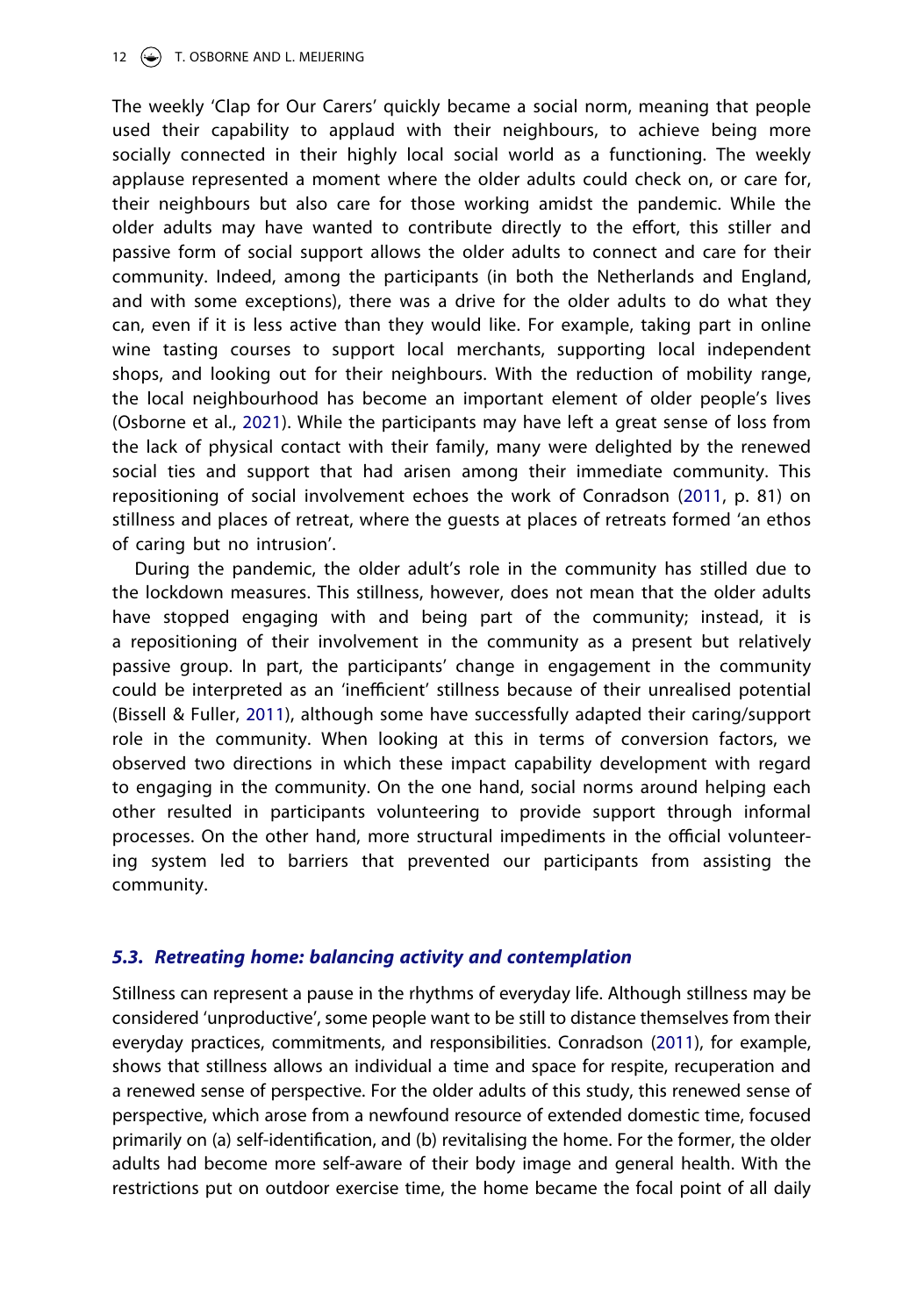activities and recreation, leading to many activities that were previously done outside being undertaken indoors. The most obvious example of this is exercise with the use of exercise videos/online classes and exercise equipment as compensation:

I always liked to be active, and I have now started the 'Netherlands on the Move' in the morning. I do that every morning now, and I do via zoom; there are lessons from my dance teacher. That is very nice because then you see each other and then you see her dancing, and you can also chat with each other. I really like that kind of thing (Mrs. Scholten, Netherlands).

<span id="page-12-0"></span>Furthermore, the majority of older adults took part in nationwide exercise regimes such as Joe Wicks' Fitness Workouts and Couch to 5 K in England/UK, and Nederland in Beweging [Netherlands on the Move] in the Netherlands, as well as watching their diet. It has been noted in the press that weight gain is common during the quarantine period (Rubin, [2020\)](#page-18-18), yet the older adults pushed themselves not to gain those extra pounds:

So, part of the population is doing some weights, fitness, walking and cycling. And the other half is sitting on the couch watching Netflix and becomes a few kilos overweight, so that will soon cause medical problems. But we belong on the healthy side, I think. We cycle and walk as much as possible (Mrs. Froolik, Netherlands)

The prolonged stillness (with the lack of outdoor mobility) has the capacity to change the body. However, the older adults were self-aware of their bodies during the lockdown and chose to opt for healthier practices, including outdoor exercise (Mr. Willems, Mr. Chapman, and Mr. Griffiths), indoor exercise (Mrs. Adams, Mr. Pearson, and Mrs. Scholten), meditation practices (Mrs. Lee and Mrs. Foster) and abstaining from alcohol (Mrs. Cooper) among others. As such, many of the older adults felt healthier and fitter despite the end of organised sports and the closure of gyms in both countries: *'It [Joe Wicks' Workout] was a killer at* !*rst. But I think I'm getting* !*tter. (Laughs.) So that's a positive'* (Mrs. Adams, England). While structural factors, such as the lack of organised sports activities, have had a negative impact on our participants' capability to exercise, we mostly found that participants perceived positive effects. Although their capability to move and exercise did not change at first during the lockdown, some participants started to use this capability more intensively to achieve a more intensive exercise regime. As a result of this, their physical health would improve, which would, in turn, enhance their capability to exercise.

In addition to the increased self-awareness, the prolonged stillness of the COVID-19 lockdowns encouraged the participants in both the Netherlands and England to *'treat it as the gift of a lot of extra time to do projects that [they had] been meaning to do for a long time and haven't got round to'* (Mrs. Foster, England). While the majority of these new activities were to compensate for the loss of face-to-face social worlds, many of the participants took the opportunity to work in their gardens. Mr. and Mrs. Cooper, for instance, began growing vegetables because *'it's just satisfying to be able to go and pick your own'* (Mrs. Cooper, England). The garden was a significant space for the older adults because it allowed them to be outside in the pleasant weather while not breaking the lockdown rules in either country. In the Netherlands, where households were allowed to have visitors, the garden was a social space that allowed for the social distancing measures.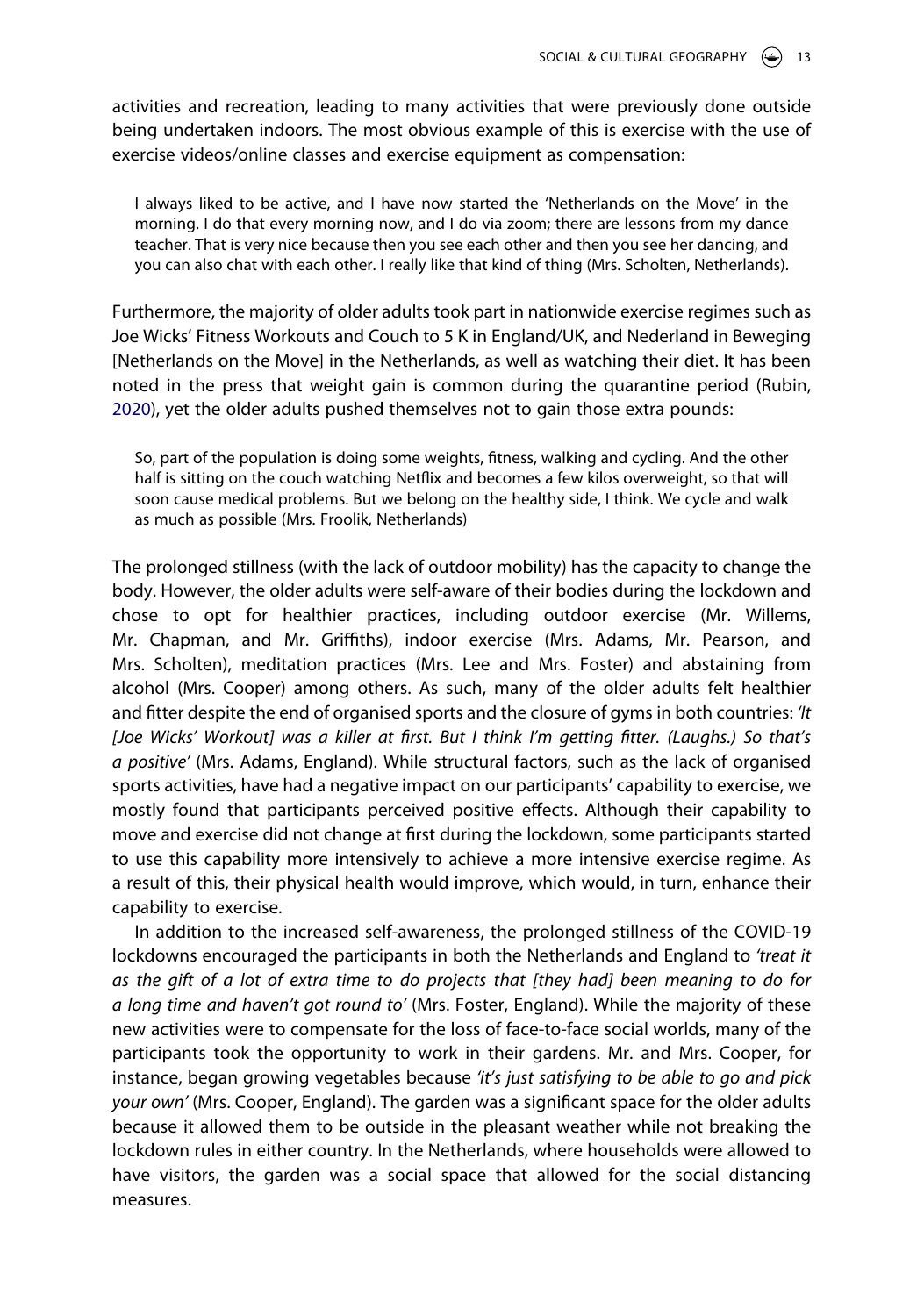14  $\left(\frac{1}{2}\right)$  T. OSBORNE AND L. MEIJERING

Thus, the prolonged stillness encouraged time to be considered a resource, which enabled contemplative stilling: a moment that spurs reflection and enables new choices or endeavours that were not necessarily feasible before the lockdown. Mr. Peeters and his wife, for example, took the opportunity to play together with some old Lego in their attic: '*We had a huge box with Lego in the children's attic with all kinds of examples and everything there. So we've been putting everything back together in the past few weeks. And I have to say that's great. It is very fun – if you're playing with Lego, it's just playing*' (Mr. Peeters, Netherlands).

During the lockdown, many of the older adults in both countries took the opportunity to revitalise their homes through DIY and (re)decoration:

We've lived here 11 years, and we haven't done the bedrooms. I mean, there's lots of jobs that you just put off because you haven't got time (Ms. Roberts, England).

As Ms. Roberts demonstrates, the lockdown encouraged and provided an opportunity to reassess and reinvigorate the home environment. As Conradson [\(2011](#page-17-10)) argued, in their discussion on retreatant experiences, stillness fosters a space of contemplation and reevaluation. Although Conradson [\(2011\)](#page-17-10) refers directly to the contemplation and reevaluation of the self-in-world, a parallel can be drawn here since the stillness provided the opportunity to reevaluate the home environment but the prolonged nature of the stillness also provided the opportunity to action those reevaluations. It is, therefore, unsurprising that twelve of the older adults in both countries had seized the opportunity to improve their immediate environment. Indeed, stillness is not a stationary state and 'has a capacity to do things' (Bissell & Fuller, [2011,](#page-16-5) p. 5), so unlike the stillness discussed previously in relation to voluntary work, this valence of stillness demonstrates trajectory.

Within the lockdowns, the home became the focus of everyday life during the lockdown, and the opportunities (capabilities) available to people within the home was highly dependent upon differences in the dwelling. Many of the participants expressed how they were lucky to have a large garden to enjoy, whereas this was not the case for all the participants ([Table 2\)](#page-7-0): *'I* !*nd I'm sitting a lot more, which I don't like. [I have] a small* "*at, and so I've no garden. That restricts me if I'd have had a garden to sit in, but I haven't.'* (Ms. Lee, England). Even so, the lockdowns opened up new ways of thinking about oneself and how one spends their time. Being stilled by the lockdown, our participants were able to reflect more on their sense of self and identity. As they had more time for themselves, they engaged in new activities (functionings) that were often not feasible during the more hectic everyday life before the lockdowns. Thus, we conclude that time and stillness are important resources that open up pathways to previously unused capabilities.

### **6. Capabilities in the realm of stillness**

The COVID-19 pandemic and the consequential lockdowns worldwide represent a novel period where people were, and in some cases still are, restricted in their movements but not necessarily their mobility and capabilities. The prolonged stillness experienced by many worldwide is not the equivalent of immobility but a moment filled with alternative possibilities, including alternative forms of mobility (Bissell & Fuller, [2011\)](#page-16-5). Even so, stillness is often associated with passivity and docility, as if being still is problematic in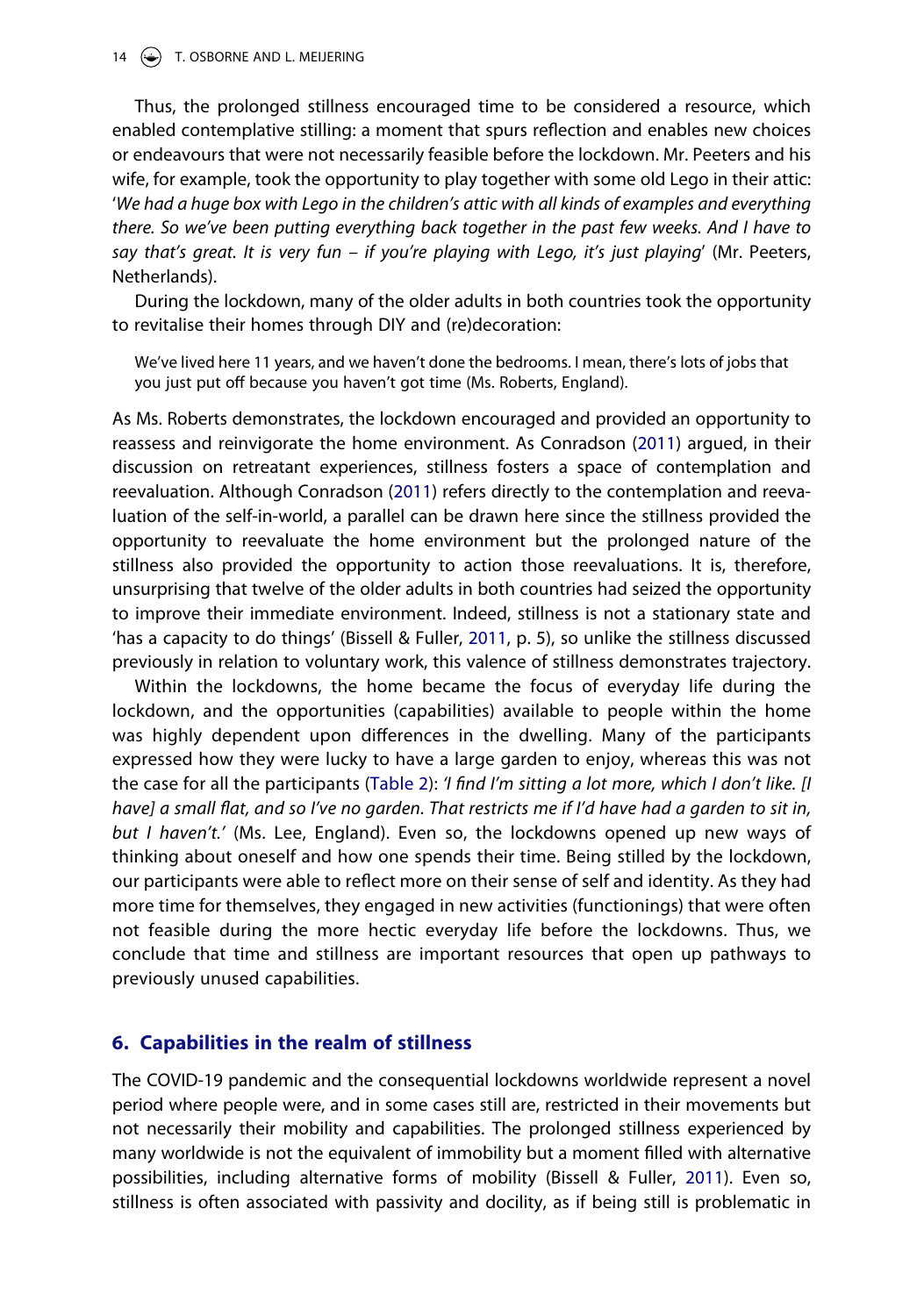<span id="page-14-0"></span>a highly mobile world (H. H. Nicholson, [2015](#page-18-19)). We demonstrated how some of the older adults felt that they were no longer helpful to their community because they could no longer volunteer and contribute to society in a way that they deemed meaningful. Nevertheless, the work on stillness has shown that a moment of stillness has the capability to 'open up other possibilities' (Bissell, [2011](#page-16-3), p. 2663). We have shown that being restricted to the home was not a state of compliance or submission; many of the participants took the opportunity to renovate/decorate their home or learn and enhance their skills. The prolonged stillness enhanced/s time as a resource in the capability pathway, which lead/s to new functionings, from working in one's garden to playing with Lego. Thus, stillness in later life can generate moments of respite and rest, which could enable more activity afterwards (Phoenix & Bell, [2019](#page-18-7)). This implies that an understanding of 'successful' or 'active' ageing should entail that activity and rest should be balanced carefully.

Akin to mobility, stillness has multiple forms, and there is no single experience of stillness but rather a plurality of 'stillings' (Buser, [2017](#page-17-6)). Buser's argument is advanced here by exploring how different capability pathways generate different stillings and whether the older adults embraced the stillings' various capabilities. By using the capability approach, we could explore the individual experiences of stillness. Sen's  $(1999)$  $(1999)$  approach is flexible and allows for an in-depth exploration of interpersonal variation since the capability approach emphasises individual agency for a eudaemonic state (Ryan et al., [2015](#page-18-9)). Our analysis above shows different stillings that the older adults experienced: withdrawnness, inefficiency, and retreat. All these stillings can be an opportunity or an obstruction, but this depends on the capability pathway in part chosen by the individual. For example, many of the older adults were withdrawn from their social circles during the lockdown. Those who had the necessary resources (e.g. internet connection and hardware) typically had the capability to engage in video call socialisation, but some older adults *chose* not to use that capability. Furthermore, some older adults, especially in England, actively contested the stillings imposed on them by the lockdown measures and transgressed the rules. Despite adverse conversion factors, they did manage to use their capability to socialise or exercise to maintain their well-being.

The previous theorisations of stillness have demonstrated how it is multifaceted and multifarious, making it a strong complementary theory within mobility studies. Despite the many pieces of work exploring the multifaceted and multifarious nature of stillness, there has been little discussion on how these different forms of stillness arise and how people respond and feel about them. This paper addresses this lacuna by applying the capability approach to the types of stillness. The capability approach is flexible and exhibits a considerable degree of internal pluralism and recognising the importance of individual agency. Through the example of older adult's experiences during the COVID-19 lockdowns, we have shown that the various forms of stillness are shaped by both individual agency and contextual factors: the resource-conversion-capability-choice pathway of the individual. Not only does the capability approach enrich our understanding of stillness and its capacities, but also the meaningful moments that older adults experienced during the pandemic.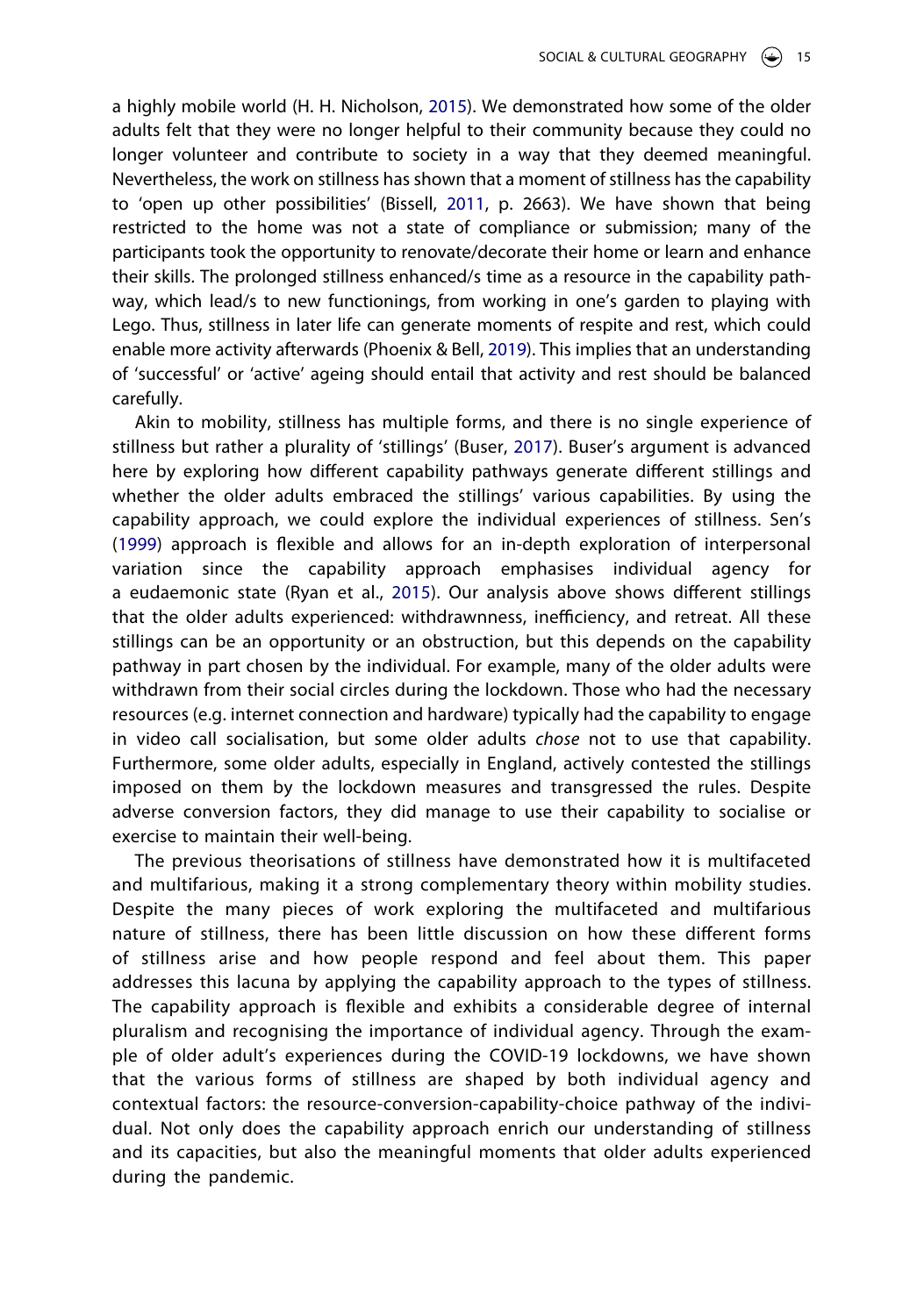# **7. Conclusion**

This is a challenging time. Even with the lessons learned from the first wave<sup>3</sup> and the optimism from vaccine rollout, many communities remain under social and physical distancing rules and spend the majority of their time at home. Although this stillness may be difficult for people, we have shown in this paper that the notion of stillness, in its various forms, enriches our understanding of everyday experiences in later life, especially concerning ageing in place, emphasising domestic and local spaces. The capability approach is increasingly being used to better understand the everyday lifeworlds in later life (see Grove, [2020](#page-17-4); Meijering et al., [2019](#page-17-20), for example). Through our consideration of stillness in tandem with the capability approach, we have unpicked these lifeworlds further and demonstrated how stillness can complement our understanding of mobility in later life.

<span id="page-15-4"></span>Stillness is a multifarious experience; it is far from a sedentary state. Even with the prolonged period of stillness during the pandemic, there were various stillings, each composed of different intensities with different possibilities and capabilities for an individual. By applying the capability approach to the notion of stillness, we have demonstrated how stillness may shape the resources and conversion factors available within an individual's capability pathway. However, it is the combination of the capabilities and individual choice that not only shapes the stilling that occurs. The capability approach allows for a more nuanced understanding of stillness as well and the agencies of older adults and provides insights into stilled resources, stilled capabilities, and stilled functionings, thus providing a new depth into stillness and gerontological scholarships.

<span id="page-15-3"></span>Indeed, Morrow-Howell et al. [\(2020\)](#page-17-2) identified the various challenges and opportunities faced by older adults during the COVID-19 lockdown considering their economic state, health and well-being, ageism, and connectivity. In this paper, we have portrayed an alternative narrative regarding older adults during the pandemic. During the pandemic, there has been an increasingly ageist discourse, such as the use of the morbid term 'boomer remover' (Brooke & Jackson, [2020\)](#page-16-11). While we are very aware that older adults are at a higher risk to the virus, there were also other negative consequences of the lockdown measures impacting people's social, psychological, and economic worlds, among others; the experiences we have discussed demonstrate resilience and positivity from older adults in the Netherlands and England alike. Indeed, older adults '*may be long in the tooth, but it makes [them] tough' (Mr. Griffiths, England).* 

# **Notes**

- <span id="page-15-0"></span>1. All names presented in this paper are pseudonymised to protect the anonymity of the participants.
- <span id="page-15-1"></span>2. The quotes from Dutch participants were translated directly to English with minor adjustments for readability.
- <span id="page-15-5"></span><span id="page-15-2"></span>3. Pandemics often come in waves because of viral mutations and the chosen lockdown measures adopted by governments (Plümper & Neumayer, [2020\)](#page-18-20) and by 'first wave' we are referring to the initial period of infections and lockdown policies in England and the Netherlands between mid-March and mid-June 2020.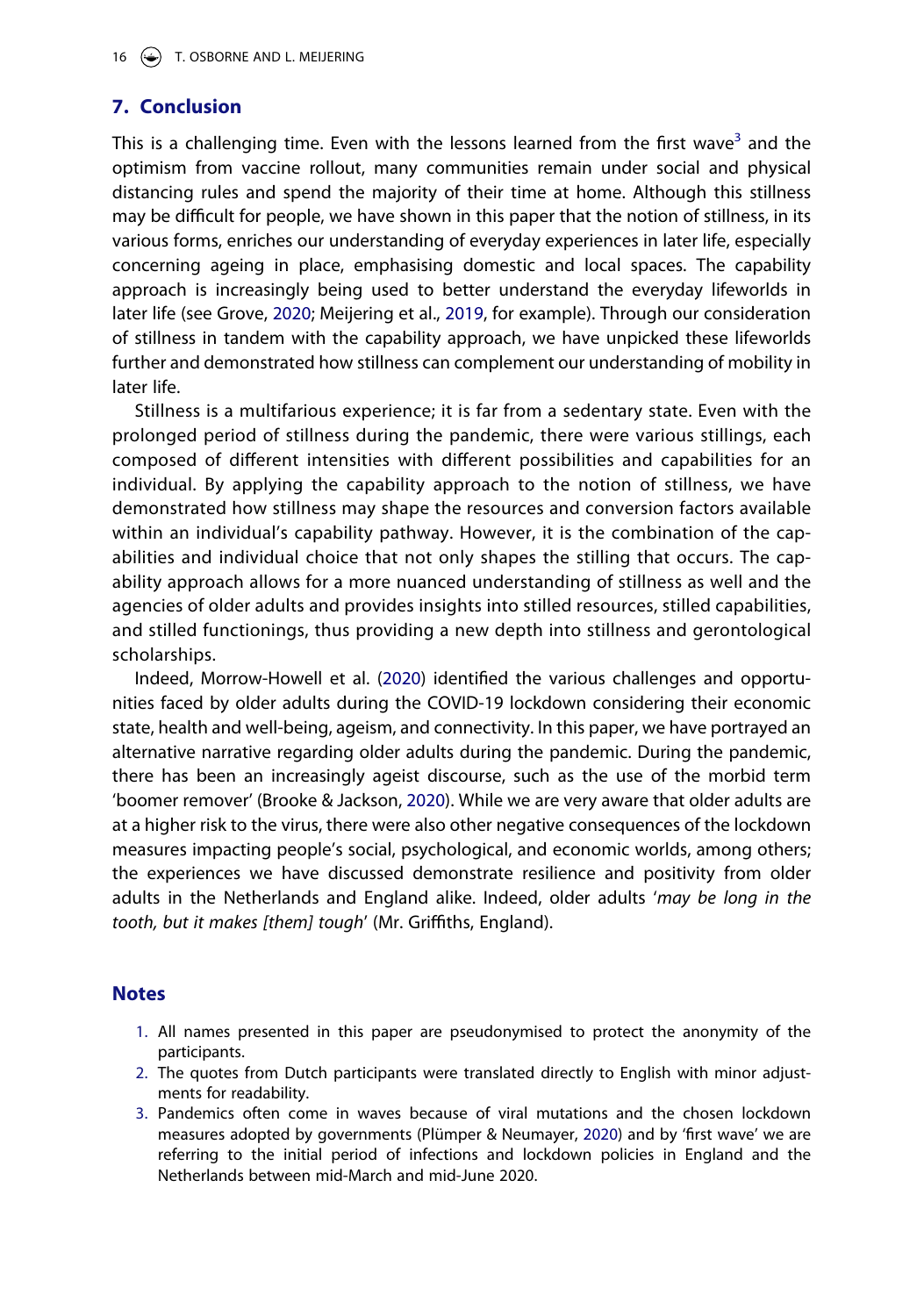### **Acknowledgments**

We thank the Population Research Centre for their helpful comments on an earlier version of this article, the anonymous referees for their feedback, and our research participants for sharing their experiences with us. We would like to express our heartfelt thanks to Arlinde Dul for the Dutch side of the data collection.

## **Disclosure statement**

No potential conflict of interest was reported by the author(s).

### **Funding**

The research on which this paper is based is part of the MeaningfulMobility project, which was funded by the European Research Council (ERC) under the European Union's Horizon 2020 research and innovation programme [grant agreement number 802202].

### **ORCID**

Tess Osborne **b** http://orcid.org/0000-0003-3323-8237 Louise Meijering **b** http://orcid.org/0000-0003-0430-5373

# **References**

- <span id="page-16-6"></span>Adey, P. [\(2011\)](#page-3-0). The private life of an air raid: Mobility, stillness, affect. In D. Bissell & G. Fuller (Eds.), *Stillness in a mobile world* (pp. 127–138). Routledge.
- <span id="page-16-0"></span>Anderson, R. M., Heesterbeek, H., Klinkenberg, D., & Hollingsworth, T. D. ([2020](#page-2-0)). How will country-based mitigation measures influence the course of the COVID-19 epidemic? The *Lancet*, *395*(10228), 931–934. [https://doi.org/10.1016/S0140-6736\(20\)30567-5](https://doi.org/10.1016/S0140-6736(20)30567-5)
- <span id="page-16-1"></span>Armitage, R., & Nellums, L. B. [\(2020\)](#page-2-1). COVID-19 and the consequences of isolating the elderly. *The Lancet Public Health*, *5*(5), e256. [https://doi.org/10.1016/S2468-2667\(20\)30061-X](https://doi.org/10.1016/S2468-2667(20)30061-X)
- <span id="page-16-10"></span>Baez, M., Nielek, R., Casati, F., & Wierzbicki, A. [\(2019\)](#page-9-0). Technologies for promoting social participation in later life. In B. Barbosa Neves & F. Vetere (Eds.), *Ageing and digital technology: Designing and evaluating emerging technologies for older adults* (pp. 285–306)). Springer.
- <span id="page-16-4"></span>Bissell, D., & Fuller, G. [\(2009\)](#page-3-1). The revenge of the still. *M/C Journal*, *12*(1), 1. [https://doi.org/10.5204/](https://doi.org/10.5204/mcj.136) [mcj.136](https://doi.org/10.5204/mcj.136)
- <span id="page-16-5"></span>Bissell, D., & Fuller, G. ([2011](#page-3-2)). *Stillness in a mobile world*. Routledge.
- <span id="page-16-9"></span>Bissell, D. ([2007](#page-4-0)). Animating suspension: Waiting for mobilities. *Mobilities*, *2*(2), 277–298. [https://doi.](https://doi.org/10.1080/17450100701381581) [org/10.1080/17450100701381581](https://doi.org/10.1080/17450100701381581)
- <span id="page-16-7"></span>Bissell, D. [\(2008\)](#page-3-3). Comfortable bodies: Sedentary affects. *Environment and Planning A, 40(7)*, 1697–1712. <https://doi.org/10.1068/a39380>
- <span id="page-16-2"></span>Bissell, D. ([2009\)](#page-3-4). Travelling vulnerabilities: Mobile timespaces of quiescence. *Cultural Geographies*, *16*(4), 427–445. <https://doi.org/10.1177/1474474009340086>
- <span id="page-16-3"></span>Bissell, D. [\(2011](#page-3-5)). Thinking habits for uncertain subjects: Movement, stillness, susceptibility. *Environment and Planning A*, *43*(11), 2649–2665. <https://doi.org/10.1068/a43589>
- <span id="page-16-8"></span>Böcker, L., Van Amen, P., & Helbich, M. [\(2017\)](#page-3-6). Elderly travel frequencies and transport mode choices in Greater Rotterdam, the Netherlands. *Transportation*, *44*(4), 831–852. [https://doi.org/10.1007/](https://doi.org/10.1007/s11116-016-9680-z) [s11116-016-9680-z](https://doi.org/10.1007/s11116-016-9680-z)
- <span id="page-16-11"></span>Brooke, J., & Jackson, D. ([2020](#page-15-3)). Older people and COVID-19: Isolation, risk and ageism. *Journal of Clinical Nursing*, *29*(13–14), 2044–2046. <https://doi.org/10.1111/jocn.15274>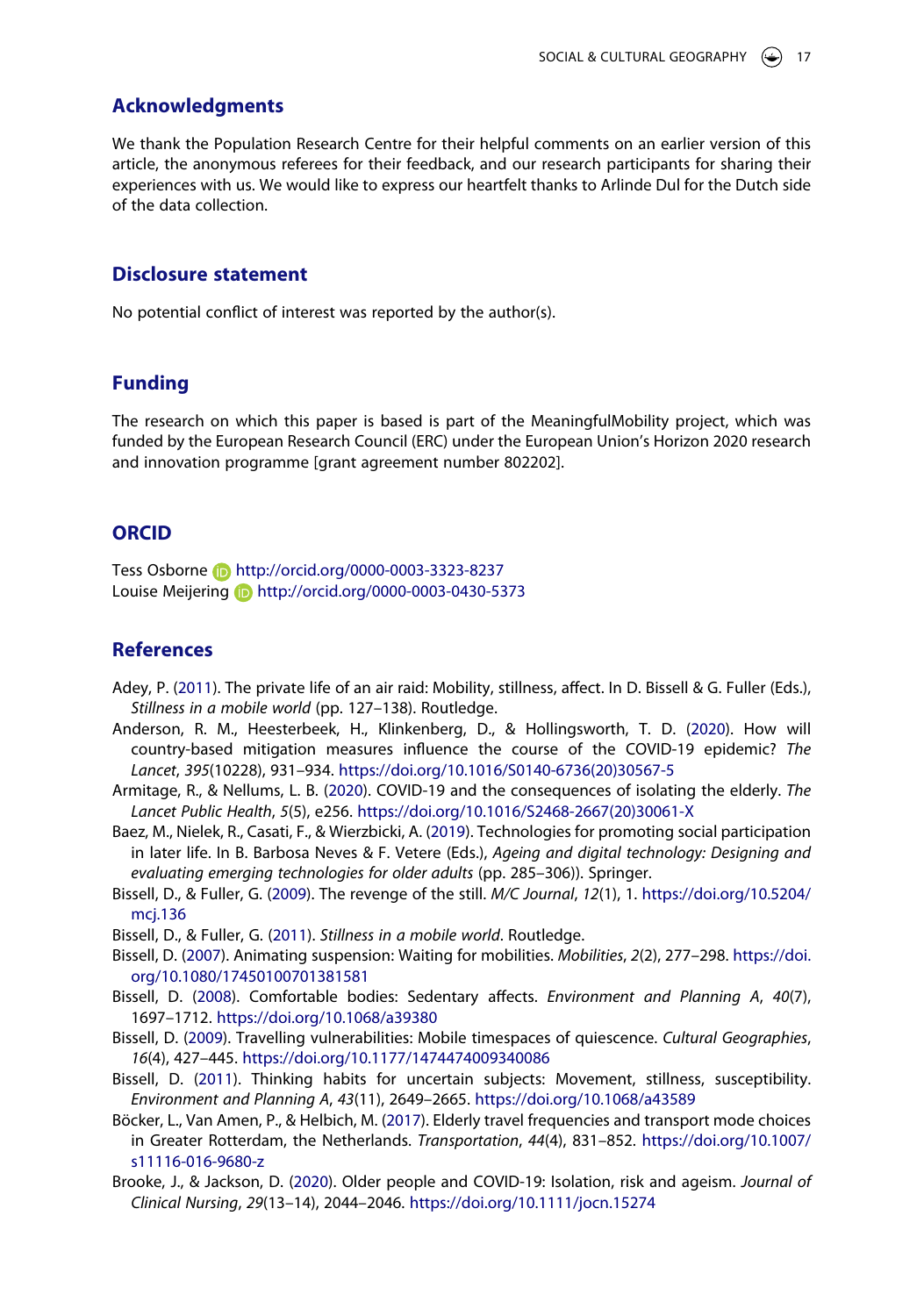- 18 (C) T. OSBORNE AND L. MEIJERING
- <span id="page-17-6"></span>Buser, M. [\(2017\)](#page-3-7). Atmospheres of stillness in Bristol's Bearpit. *Environment and Planning D: Society and Space*, *35*(1), 126–145. <https://doi.org/10.1177/0263775816658480>
- <span id="page-17-9"></span>Cocker, E. ([2009](#page-3-8)). From passivity to potentiality: The communitas of stillness. *M/C Journal*, *12*(1), 1. <https://doi.org/10.5204/mcj.119>
- <span id="page-17-10"></span>Conradson, D. [\(2011\)](#page-4-1). The orchestration of feeling: Stillness, spirituality and places of retreat. In D. Bissell & G. Fuller (Eds.), *Stillness in a mobile world* (pp. 71–86)). Routledge.
- <span id="page-17-15"></span>Coronavirus Act. [\(2020\)](#page-6-1). (c 7). The Stationery Office
- <span id="page-17-5"></span>Cresswell, T. [\(2012\)](#page-3-9). Mobilities II: Still. *Progress in Human Geography*, *36*(5), 645–653. [https://doi.org/](https://doi.org/10.1177/0309132511423349) [10.1177/0309132511423349](https://doi.org/10.1177/0309132511423349)
- <span id="page-17-14"></span>De Haas, M., Faber, R., & Hamersma, M. [\(2020\)](#page-6-2). How COVID-19 and the Dutch 'intelligent lockdown' change activities, work and travel behaviour: Evidence from longitudinal data in the Netherlands. *Transportation Research Interdisciplinary Perspectives*, *6*, e.100150. [https://doi.org/10.1016/j.trip.](https://doi.org/10.1016/j.trip.2020.100150) [2020.100150](https://doi.org/10.1016/j.trip.2020.100150)
- <span id="page-17-3"></span>Douma, L., Steverink, N., & Meijering, L. ([2021](#page-2-2)). Geographical life-space and subjective wellbeing in later life. *Health and Place*, *70*, e.102608. <https://doi.org/10.1016/j.healthplace.2021.102608>
- <span id="page-17-17"></span>Foley, R., Bell, S. L., Gittins, H., Grove, H., Kaley, A., McLauchlan, A., Osborne, T., Power, A., Roberts, E., & Thomas, M. [\(2020\)](#page-7-1). "Disciplined research in undisciplined settings": Critical explorations of in situ and mobile methodologies in geographies of health and wellbeing. *Area*, *52*(3), 514–522. <https://doi.org/10.1111/area.12604>
- <span id="page-17-11"></span>Gill, N. ([2009\)](#page-4-2). Longing for stillness: The forced movement of asylum seekers. *M/C Journal*, *12*(1), 1. <https://doi.org/10.5204/mcj.123>
- <span id="page-17-1"></span>Girdhar, R., Srivastava, V., & Sethi, S. [\(2020\)](#page-2-3). Managing mental health issues among elderly during COVID-19 pandemic. *Journal of Geriatric Care and Research*, *7*(1), 29–32, ISSN: 2397-5628. [http://](http://pu.edu.pk/MHH-COVID-19/Articles/Article22.pdf) [pu.edu.pk/MHH-COVID-19/Articles/Article22.pdf](http://pu.edu.pk/MHH-COVID-19/Articles/Article22.pdf) .
- <span id="page-17-16"></span>GOV.UK. ([2021](#page-6-3)). *Coronavirus (COVID-19)*. [https://www.gov.uk/coronavirus#:~:text=Coronavirus%](https://www.gov.uk/coronavirus#:~:text=Coronavirus%20restrictions%20remain%20in%20place,of%20up%20to%2030%20people) [20restrictions%20remain%20in%20place,of%20up%20to%2030%20people](https://www.gov.uk/coronavirus#:~:text=Coronavirus%20restrictions%20remain%20in%20place,of%20up%20to%2030%20people)
- <span id="page-17-4"></span>Grove, H. [\(2020\)](#page-2-2). Ageing as well as you can in place: Applying a geographical lens to the capability approach. *Social Science and Medicine*, *288*, 113525. [https://doi.org/10.1016/j.socscimed.2020.](https://doi.org/10.1016/j.socscimed.2020.113525) [113525](https://doi.org/10.1016/j.socscimed.2020.113525)
- <span id="page-17-0"></span>Herszenhorn, D. M., & Wheaton, S. ([2020](#page-2-4)). *How Europe failed the coronavirus test: Contagion's spread is a story of complacency, overcon*!*dence and lack of preparation*. *Politico*. [https://www.politico.eu/](https://www.politico.eu/article/coronavirus-europe-failed-the-test/) [article/coronavirus-europe-failed-the-test/](https://www.politico.eu/article/coronavirus-europe-failed-the-test/)
- <span id="page-17-12"></span>Kleine, D. [\(2011\)](#page-5-1). The capability approach and the 'medium of choice': Steps towards conceptualising information and communication technologies for development. *Ethics and Information Technology*, *13*(2), 119–130. <https://doi.org/10.1007/s10676-010-9251-5>
- <span id="page-17-19"></span>Legal & General. ([2020](#page-10-0)). *The isolation economy*. [https://www.legalandgeneralgroup.com/media/](https://www.legalandgeneralgroup.com/media/17837/lg_isolationeconomy_infographic_v2_final.pdf) [17837/lg\\_isolationeconomy\\_infographic\\_v2\\_](https://www.legalandgeneralgroup.com/media/17837/lg_isolationeconomy_infographic_v2_final.pdf)final.pdf
- <span id="page-17-13"></span>Lloyd-Sherlock, P. [\(2002\)](#page-5-2). Nussbaum, capabilities and older people. Journal of International Development: The Journal of the Development Studies Association, 14(8), 1163–1173
- <span id="page-17-8"></span>Martin, D. [\(2011\)](#page-3-10). Eyjafjallajökull 4′ 33″: A stillness in three parts. *Mobilities*, *6*(1), 85–94. [https://doi.](https://doi.org/10.1080/17450101.2011.532656) [org/10.1080/17450101.2011.532656](https://doi.org/10.1080/17450101.2011.532656)
- <span id="page-17-20"></span>Meijering, L., Van Hoven, B., & Yousefzadeh, S. ([2019](#page-15-4)). "I think I'm better at it myself": The capability approach and being independent in later life. *Research on Ageing and Social Policy*, *7*(1), 229–258. <https://doi.org/10.17583/rasp.2019.3678>
- <span id="page-17-7"></span>Meijering, L. ([2021](#page-3-11)). Towards meaningful mobility: A research agenda for movement within and between places in later life. *Ageing and Society*, *41*(4), 711–723. [https://doi.org/10.1017/](https://doi.org/10.1017/S0144686X19001296) [S0144686X19001296](https://doi.org/10.1017/S0144686X19001296)
- <span id="page-17-2"></span>Morrow-Howell, N., Galicia, N., & Swinford, E. ([2020](#page-2-5)). Recovering from the COVID-19 pandemic: A focus on older adults. *Journal of Aging and Social Policy*, *32*(4–5), 526–535. [https://doi.org/10.](https://doi.org/10.1080/08959420.2020.1759758) [1080/08959420.2020.1759758](https://doi.org/10.1080/08959420.2020.1759758)
- <span id="page-17-18"></span>Newall, N. E. G., & Menec, V. H. ([2017](#page-8-0)). Loneliness and social isolation of older adults: Why it is important to examine these social aspects together. *Journal of Social Personal Relationships*, *36*(3), 925–939. <https://doi.org/10.1177/0265407517749045>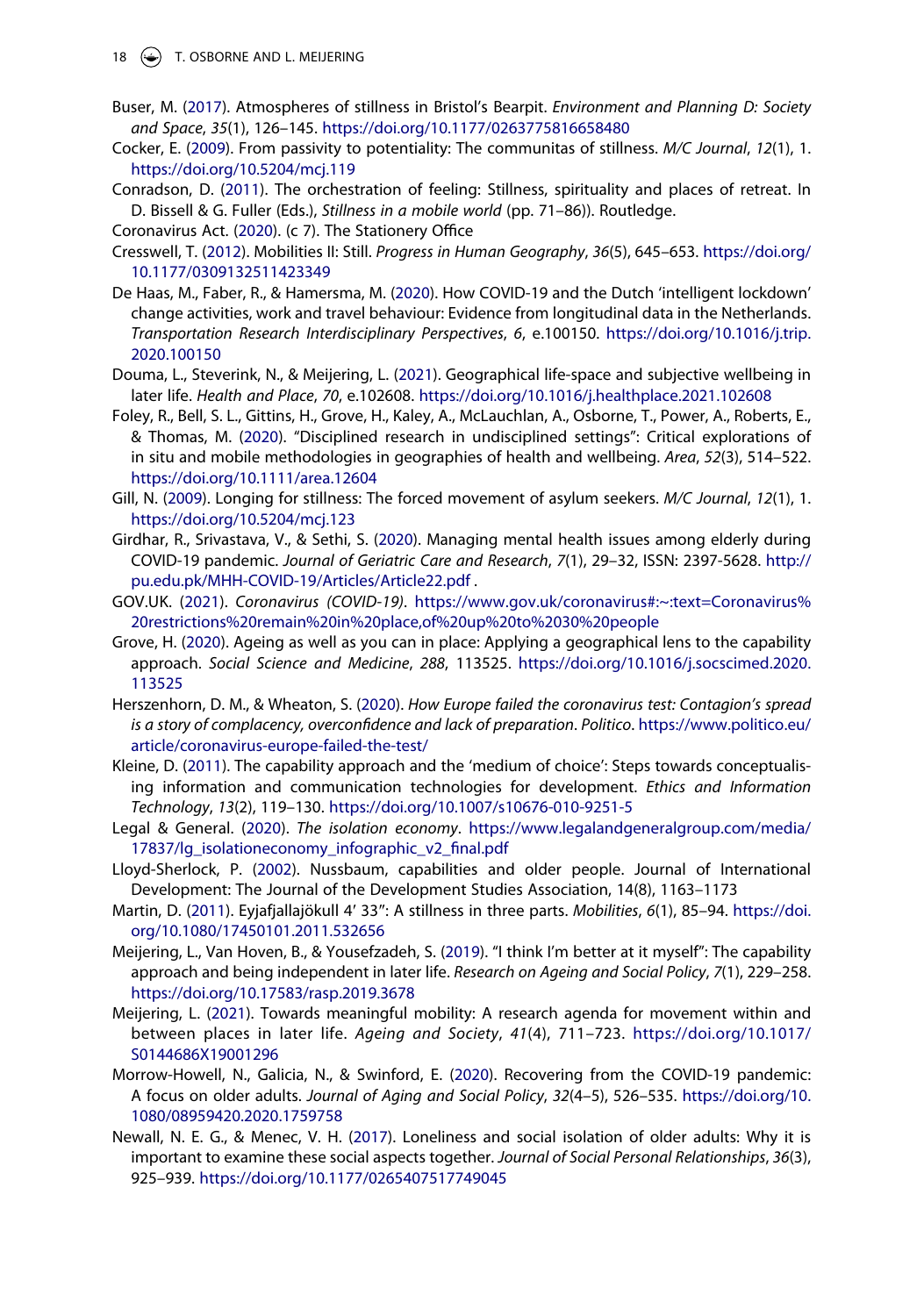- <span id="page-18-19"></span>Nicholson, H. [\(2015](#page-14-0)). The art of stillness. *Research in Drama Education: The Journal of Applied Theatre and Performance*, *20*(4), 427–439. <https://doi.org/10.1080/13569783.2015.1111970>
- <span id="page-18-2"></span>Nicholson, N. R. [\(2012\)](#page-2-3). A review of social isolation: An important but underassessed condition in older adults. *The Journal of Primary Prevention*, *33*(2–3), 137–152. [https://doi.org/10.1007/s10935-](https://doi.org/10.1007/s10935-012-0271-2) [012-0271-2](https://doi.org/10.1007/s10935-012-0271-2)
- <span id="page-18-8"></span>Nielson, B., & Rossiter, N. [\(2011\)](#page-4-1). Still waiting, still moving: On labour, logistics and maritime industries. In D. Bissell & G. Fuller (Eds.), *Stillness in a mobile world* (pp. 51–68)). Routledge.
- <span id="page-18-15"></span>ONS. ([2020](#page-7-2)). *Coronavirus (COVID-19) in the UK*, [https://coronavirus.data.gov.uk/#category=region](https://coronavirus.data.gov.uk/#category=regionsandmap=rate) [sandmap=rate](https://coronavirus.data.gov.uk/#category=regionsandmap=rate)
- <span id="page-18-17"></span>Osborne, T., Dul, A., & Meijering, L. ([2021](#page-10-1)). Exploring older adult's experiences of urban space in the COVID-19 lockdown(s): Dutch and British perspectives. In R. Van Melik, P. Filion, & B. Doucet (Eds.), Global reflections on COVID-19 and urban inequalities Volume III: Public space and mobility (pp. 109–118). Bristol University Press.
- <span id="page-18-0"></span>Perlman, S. ([2020](#page-2-6)). Another decade, another coronavirus. *The New England Journal of Medicine*, *382*  (8), 760–772. <https://doi.org/10.1056/NEJMe2001126>
- <span id="page-18-7"></span>Phoenix, C., & Bell, S. L. [\(2019\)](#page-4-3). Beyond "Move more": Feeling the rhythms of physical activity in mid and later-life. *Social Science and Medicine*, *231*, 47–54. [https://doi.org/10.1016/j.socscimed.2018.](https://doi.org/10.1016/j.socscimed.2018.05.006) [05.006](https://doi.org/10.1016/j.socscimed.2018.05.006)
- <span id="page-18-20"></span>Plümper, T., & Neumayer, E. [\(2020\)](#page-15-5). Lockdown policies and the dynamics of the first wave of the Sars-CoV-2 pandemic in Europe. *Journal of European Public Policy*, 1–21. [https://doi.org/10.1080/](https://doi.org/10.1080/13501763.2020.1847170) [13501763.2020.1847170](https://doi.org/10.1080/13501763.2020.1847170)
- <span id="page-18-1"></span>Pullano, G., Pinotti, F., Valdano, E., Boëlle, P.-Y., Poletto, C., & Colizza, V. [\(2020\)](#page-2-7). Novel coronavirus (2019-nCoV) early-stage importation risk to Europe, January 2020. *Eurosurveillance*, *25*(4), 1–5. <https://doi.org/10.2807/1560-7917.ES.2020.25.4.2000057>
- <span id="page-18-5"></span>Ratnam, C., & Drozdzewski, D. [\(2020\)](#page-3-12). Detour: Bodies, memories and mobilities in and around the home. *Mobilities*, *15*(6), 757–775. <https://doi.org/10.1080/17450101.2020.1780071>
- <span id="page-18-14"></span>Rijksoverheid. [\(2021\)](#page-6-3). *Maart 2020: Maatregelen tegen verspreiding coronavirus, intelligente lockdown*. [https://www.rijksoverheid.nl/onderwerpen/coronavirus-tijdlijn/maart-2020-maatregelen-tegen](https://www.rijksoverheid.nl/onderwerpen/coronavirus-tijdlijn/maart-2020-maatregelen-tegen-verspreiding-coronavirus)[verspreiding-coronavirus](https://www.rijksoverheid.nl/onderwerpen/coronavirus-tijdlijn/maart-2020-maatregelen-tegen-verspreiding-coronavirus)
- <span id="page-18-16"></span>RIVM. ([2020](#page-7-3)). *Who are the vulnerable groups?* [https://www.rivm.nl/en/novel-coronavirus-covid-19/](https://www.rivm.nl/en/novel-coronavirus-covid-19/novel-coronavirus-covid-19/questions-and-answers) [novel-coronavirus-covid-19/questions-and-answers](https://www.rivm.nl/en/novel-coronavirus-covid-19/novel-coronavirus-covid-19/questions-and-answers)
- <span id="page-18-12"></span>Robeyns, I. [\(2003\)](#page-5-3). *The capability approach: An interdisciplinary introduction*. University of Amsterdam.
- <span id="page-18-10"></span>Robeyns, I. [\(2005\)](#page-5-4). The capability approach: A theoretical survey. *Journal of Political Philosophy*, *14*(3), 351–376. <https://doi.org/10.1080/146498805200034266>
- <span id="page-18-11"></span>Robeyns, I. ([2017](#page-5-5)). *Wellbeing, freedom and social justice: The capability approach re-examined*. Open Book Publishers.
- <span id="page-18-18"></span>Rubin, C. [\(2020\)](#page-12-0). Don't be ashamed of those extra pounds, *New York Times*, [https://www.nytimes.](https://www.nytimes.com/2020/08/08/at-home/coronavirus-weight-gain.html) [com/2020/08/08/at-home/coronavirus-weight-gain.html](https://www.nytimes.com/2020/08/08/at-home/coronavirus-weight-gain.html)
- <span id="page-18-9"></span>Ryan, J., Wretstrand, A., & Schmidt, S. M. ([2015](#page-4-4)). Exploring public transport as an element of older persons' mobility: A Capability Approach perspective. *Journal of Transport Geography*, *48*, 105–114. <https://doi.org/10.1016/j.jtrangeo.2015.08.016>
- <span id="page-18-3"></span>Santini, Z. I., Jose, P. E., Cornwell, E. Y., Koyanagi, A., Nielsen, L., Hinrichsen, C., Meilstrup, C., Madsen, K. R., & Koushede, V. ([2020\)](#page-2-8). Social disconnectedness, perceived isolation, and symptoms of depression and anxiety among older Americans (NSHAP): A longitudinal mediation analysis. *The Lancet Public Health*, *5*(1), 62–70. [https://doi.org/10.1016/S2468-](https://doi.org/10.1016/S2468-2667(19)30230-0) [2667\(19\)30230-0](https://doi.org/10.1016/S2468-2667(19)30230-0)
- <span id="page-18-6"></span>Schwanen, T., & Páez, A. [\(2010\)](#page-3-6). The mobility of older people: An introduction. *Journal of Transport Geography*, *18*(5), 591–595. <https://doi.org/10.1016/j.jtrangeo.2010.06.001>
- <span id="page-18-4"></span>Sen, A. ([1999](#page-2-9)). *Development as freedom*. Oxford Paperbacks.
- <span id="page-18-13"></span>Smith, N., Hirsch, D., & Davis, A. ([2012](#page-5-6)). Accessibility and capability: The minimum transport needs and costs of rural households. *Journal of Transport Geography*, *21*, 93–101. [https://doi.org/10.](https://doi.org/10.1016/j.jtrangeo.2012.01.004) [1016/j.jtrangeo.2012.01.004](https://doi.org/10.1016/j.jtrangeo.2012.01.004)